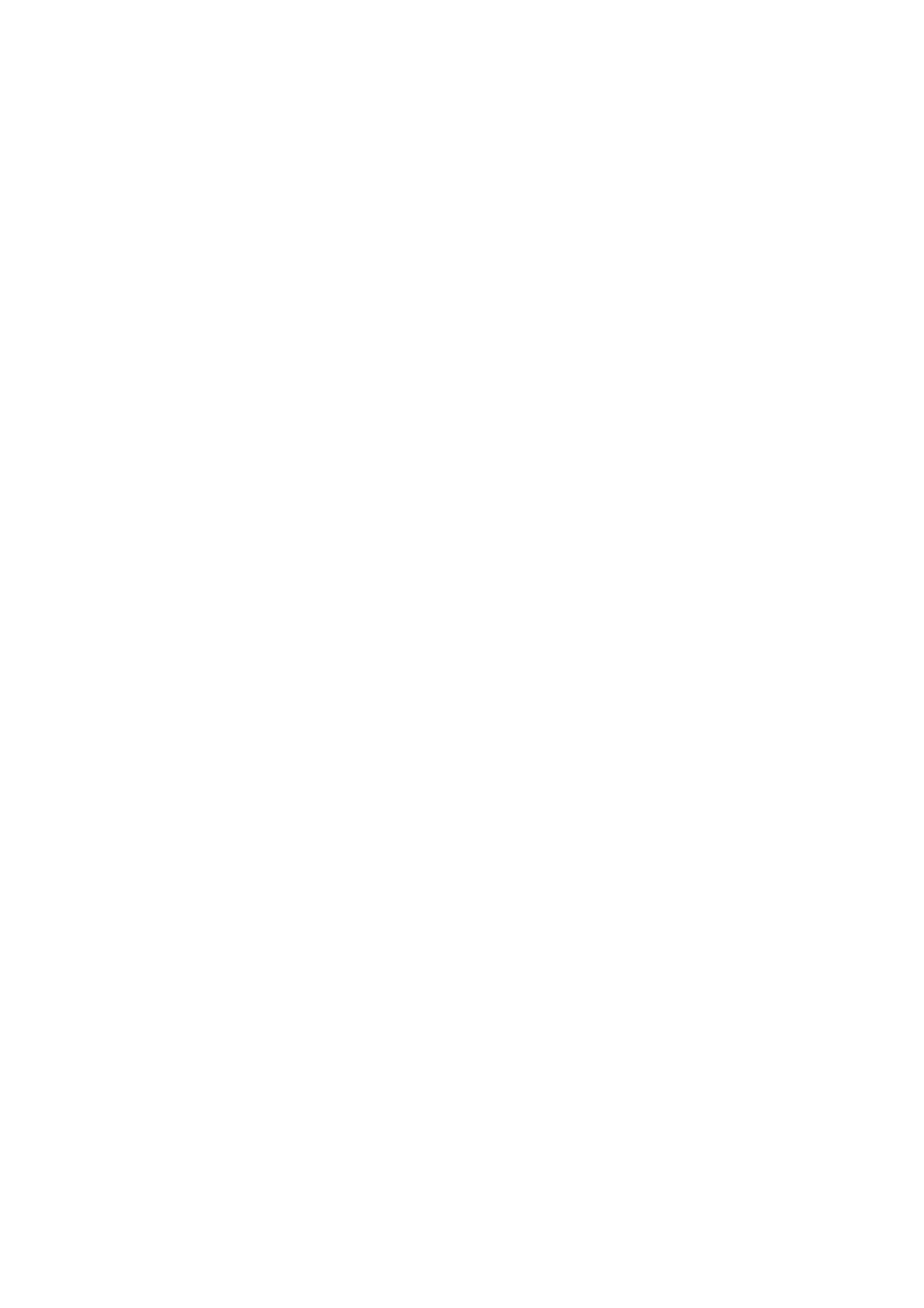#### **ACCEPTED MANUSCRIPT**

# Resonance assisted jump-in voltage reduction for electrostatically actuated nanobeam-based gateless NEM switches

To cite this article before publication: Raimonds Meija et al 2019 Nanotechnology in press <https://doi.org/10.1088/1361-6528/ab2b11>

## Manuscript version: Accepted Manuscript

Accepted Manuscript is "the version of the article accepted for publication including all changes made as a result of the peer review process, and which may also include the addition to the article by IOP Publishing of a header, an article ID, a cover sheet and/or an 'Accepted Manuscript' watermark, but excluding any other editing, typesetting or other changes made by IOP Publishing and/or its licensors"

This Accepted Manuscript is **© 2019 IOP Publishing Ltd**.

During the embargo period (the 12 month period from the publication of the Version of Record of this article), the Accepted Manuscript is fully protected by copyright and cannot be reused or reposted elsewhere. As the Version of Record of this article is going to be / has been published on a subscription basis, this Accepted Manuscript is available for reuse under a CC BY-NC-ND 3.0 licence after the 12 month embargo period.

After the embargo period, everyone is permitted to use copy and redistribute this article for non-commercial purposes only, provided that they adhere to all the terms of the licence <https://creativecommons.org/licences/by-nc-nd/3.0>

Although reasonable endeavours have been taken to obtain all necessary permissions from third parties to include their copyrighted content within this article, their full citation and copyright line may not be present in this Accepted Manuscript version. Before using any content from this article, please refer to the Version of Record on IOPscience once published for full citation and copyright details, as permissions will likely be required. All third party content is fully copyright protected, unless specifically stated otherwise in the figure caption in the Version of Record.

View the [article online](https://doi.org/10.1088/1361-6528/ab2b11) for updates and enhancements.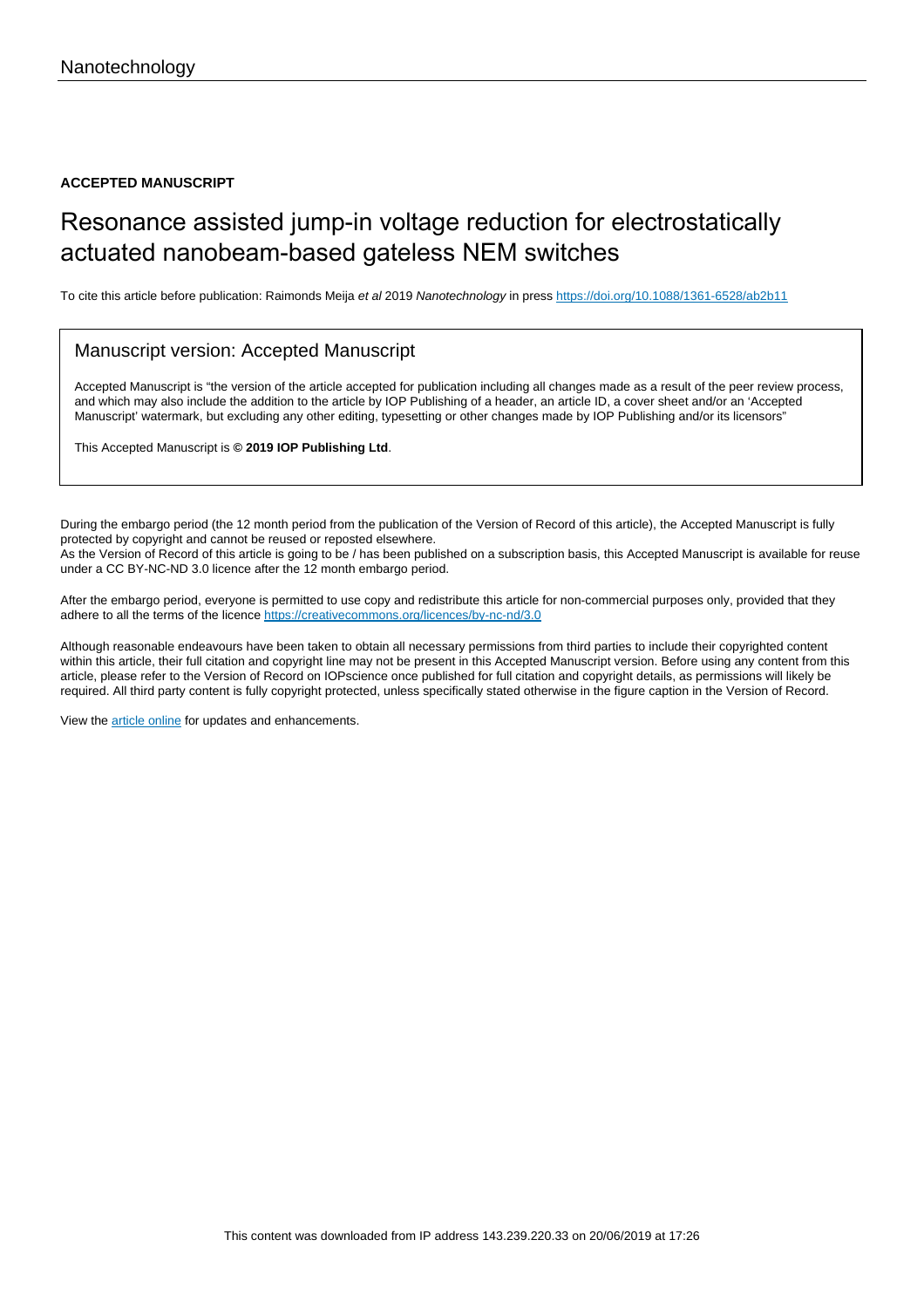# **Resonance assisted jump-in voltage reduction for electrostatically actuated**

## **nanobeam-based gateless NEM switches**

Meija R.<sup>1</sup>, Livshits A.I.<sup>1</sup>, Kosmaca J.<sup>1</sup>, Jasulaneca L.<sup>1</sup>, Andzane J.<sup>1</sup>, Biswas S.<sup>2</sup>, Holmes<sup>2</sup>

J.D., Erts  $D^{1,3}$ .

Institute of Chemical Physics, University of Latvia

<sup>2</sup>School of Chemistry, ERI and the Tyndall National Institute, University College Cork, Cork, Ireland

<sup>3</sup>Faculty of Chemistry, University of Latvia

## **Abstract**

Electrostatically actuated nanobeam-based electromechanical switches have shown promise for versatile novel applications, such as low power devices. However, their widespread use is restricted due to poor reliability resulting from high jump-in voltages. This article reports a new method for lowering the jump-in voltage by inducing mechanical oscillations in the active element during the switching ON process, reducing the jump-in voltage by more than 3 times.  $Ge<sub>0.91</sub>Sn<sub>0.09</sub>$  alloy and Bi2Se<sup>3</sup> nanowire-based nanoelectromechanical switches were constructed *in-situ* to demonstrate the operation principles and advantages of the proposed method. manoteam-bissed gatetess Nikh switches<br>
Melio R., Livelais A.1, Vissonag J.1, Japaniane L., Japaniane L., Riswas S.2, Holland<br>
10. Erts D<sup>.1</sup>,<br>
Hosticus of Chemicity Education University of Lates<br>
<sup>16</sup><br>
<sup>16</sup><br>
<sup>16</sup><br>
<sup>16</sup><br>
<sup></sup>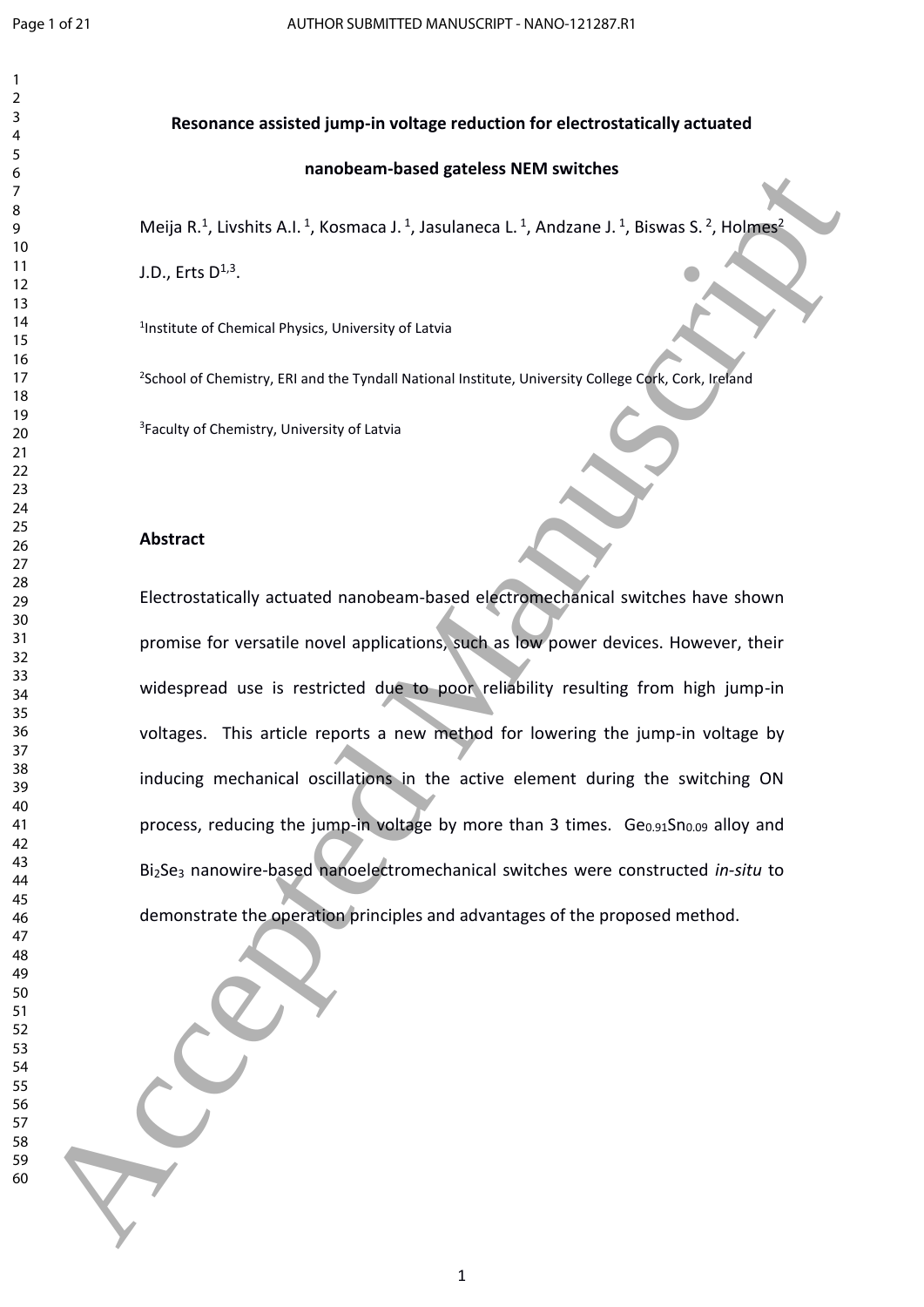#### **Introduction**

Nanoelectromechanical (NEM) systems have shown great promise in the automotive [1], space [2] and electronics [3] industries for applications such as high frequency resonators [4], mass sensing [5–7] and switches [8–12]. NEM systems represent the next technological advancement after microelectromechanical (MEM) systems in terms of switching speed, energy efficiency and integration density.

A NEM switch is a type of a NEM system, where mechanical and electrical properties of flexile nanostructures are exploited for switching between the ON and OFF positions. NEM switches have been proposed as low power [13] devices with small leakage currents and high on/off ratios [14-17]. Currently, the biggest challenge that delays the commercialization of NEM switches, especially proposed gateless switches with high jump-in voltages, is their insufficient durability [11,12].

One of the main challenges for the durable operation of a gate-less NEM switch is controlling electric field induced effects. Uncontrolled, these effects may result in the permanent ON state (stiction) or burn-out of the flexile element of the switch. High electric fields, in the order of  $10^8$  V/m, between the contact electrodes may result in switch stiction due to the field-induced material transfer [18,19]. For metalmetal nanocontacts, the material transfer induced stiction has been reported for the source-drain voltage exceeding 5 V [19]. Higher jump-in voltages can also result in electric field induced burn-out of the flexile element in two-terminal devices [8,10,20–22]. Low jump-in voltages for a particular switch architecture will therefore likely increase the durability of a switch. Nanoelectromechanical (NEM) systems have shown great promise in the automotive<br>
11. space (2) and electronics (3) industries for applications such as high frequency<br>
11. space (2) and electronics (3) industries (6-2-12). N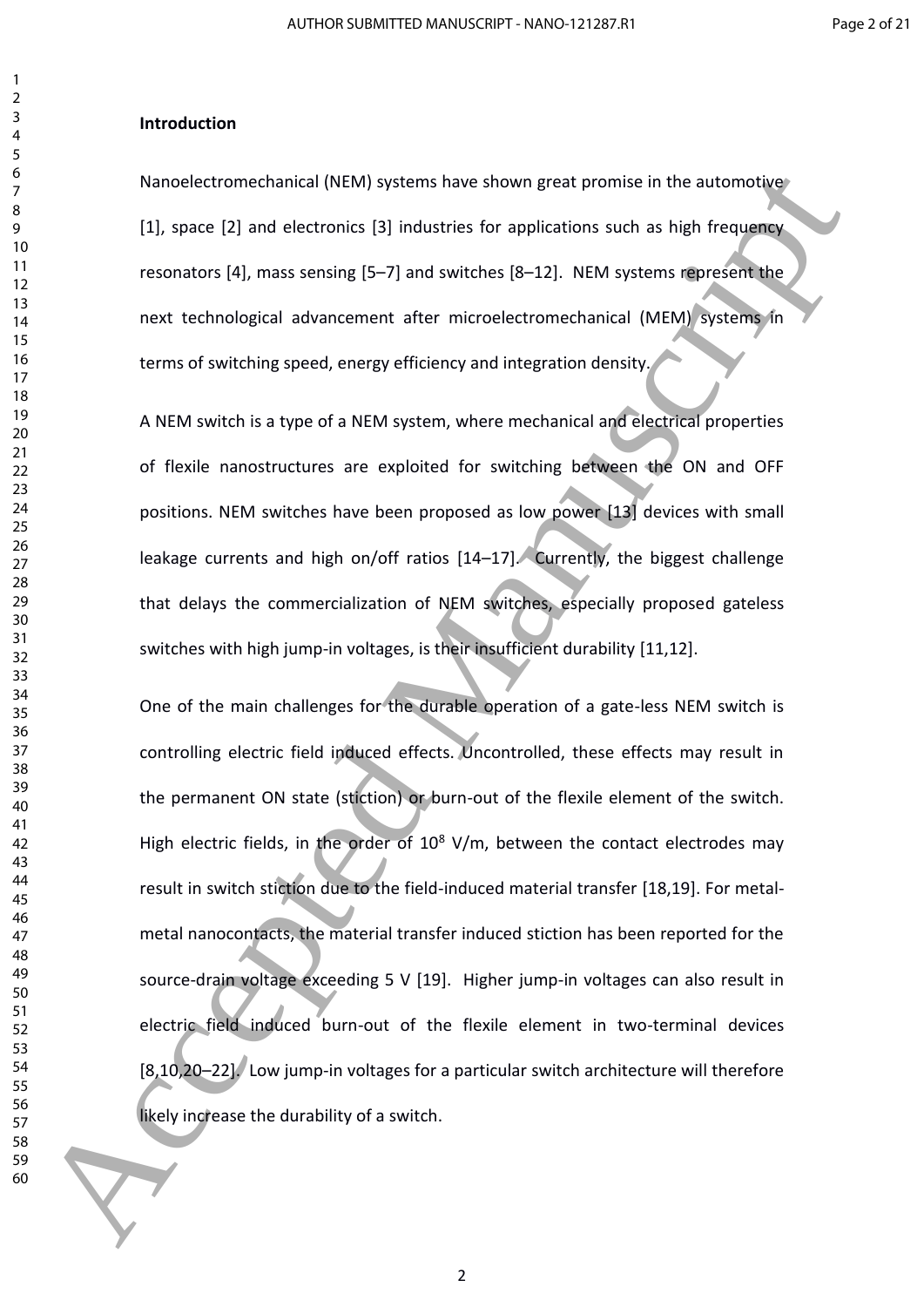Several approaches to lower the jump-in voltage for gate-less switches have been reported, with the most straightforward method being a reduction of the separation gap between the flexile element and the contact electrode [17,23]. A drawback of this approach is a decrease of the restoring elastic force accompanying the separation gap reduction, often resulting in a permanent stiction of the flexile element in an ON state due to the adhesion in the contact with the electrode. Other more sophisticated ways to lower the jump-in voltage have included using novel device architectures, e.g., pipe-clip design [15], and operating the switch in a dielectric liquid [24].

The flexile elements of NEM switches are either fabricated by top-down processes, using e-beam lithography techniques, or synthesized independently by a bottom-up technique and then arranged to the desired positions on the NEM device during its configuration. Using synthesized nanowires instead of lithography made nanobeams as flexile elements in the NEM switches offers increased control over their chemical composition and morphology. Other advantages include smooth contact surfaces, low defect densities and mechanical properties that approach the theoretical limits for strength [25]. Accepted Manuscript

We have previously shown that mechanical oscillations of a flexile element can be utilized to monitor switch dynamics and adjust contact adhesion between an electrode and the flexile element in a NEM switch [26,27]. We have also reported a method for switching a nanowire flexile element in a NEM device from an ON to OFF state by inducing resonant mechanical oscillations [28], reducing the work of adhesion and consequently the switching voltage by up to 10 times for the gate-less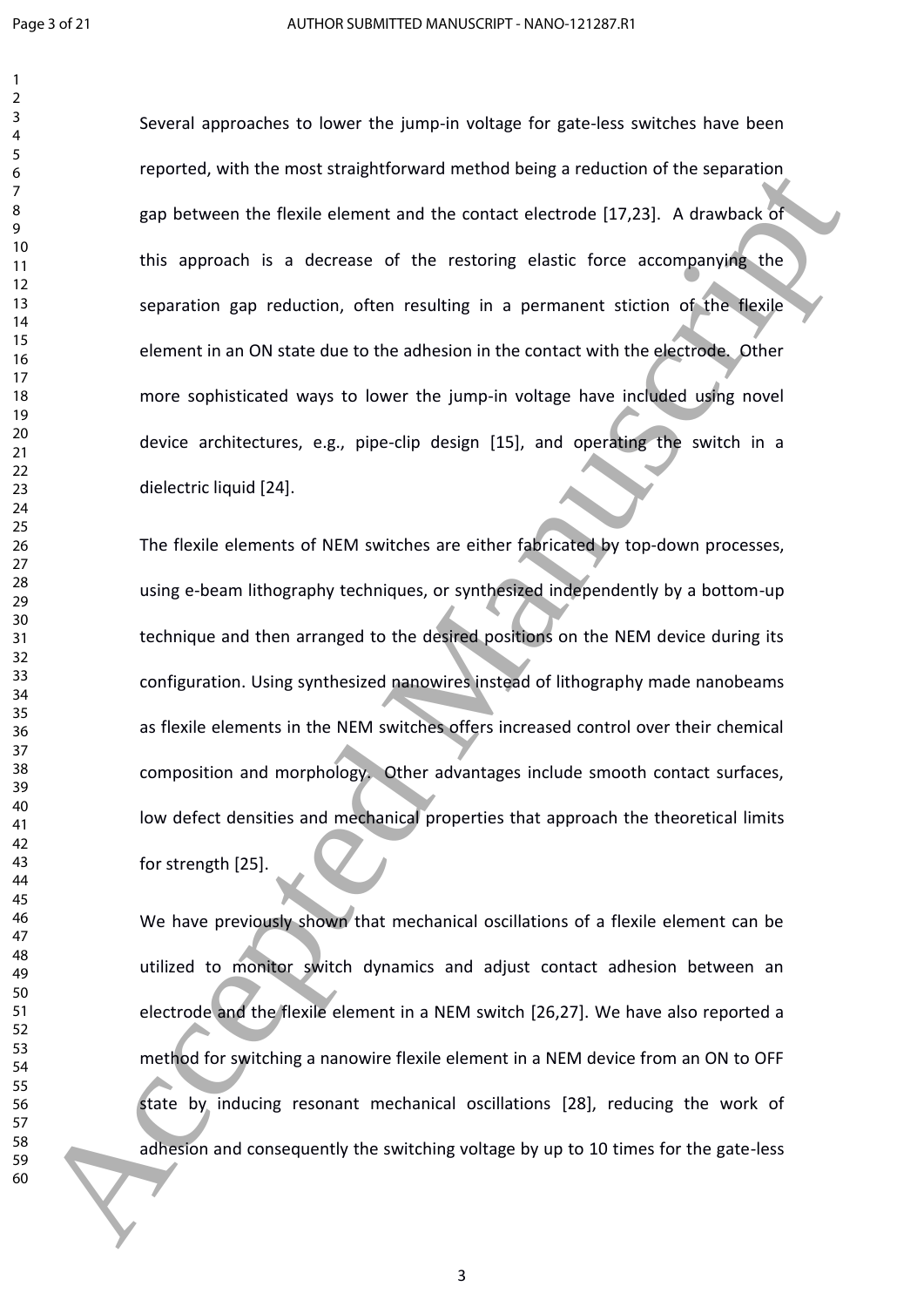NEM switches. Oscillations induced in the flexile element have also been used to monitor its mechanical strain [27] and the changes in NEM switch nanocontacts [29]. This article reports a novel approach to decrease the jump-in voltage (ON state) by inducing electrostatically induced mechanical oscillations in the flexile element of a NEM switch while it is in its OFF state. The method allows maintenance of a large initial separation gap between the flexile element and the contact electrode, leading to an elastic restoration force strong enough to overcome adhesion in the ON state contact. This approach also limits the jump-in current, thus preventing currentinduced modifications in the contact during the ON state, which could result in a permanent stiction of the switch [17,23,29]. This method is presented for both  $cylindrical Ge<sub>0.91</sub>Sn<sub>0.09</sub>$  (GeSn) and rectangular  $Bi<sub>2</sub>Se<sub>3</sub>$  nanowires. We chose GeSn nanowires, because of their combination of high mechanical strength [30], lower resistivity [31] and absence of non-conductive germanium oxide outer shell [32] that is present in previously used Ge nanowires [8]. Bi<sub>2</sub>Se<sub>3</sub> nanowires were chosen because of their lower resistivity and increased contact area due to their rectangular shape, thus making them more conductive [33,34]. As  $Bi<sub>2</sub>Se<sub>3</sub>$  is a thermoelectric material [35], they could be also used in novel applications, for example, to detect temperature difference across switch terminals. monitor is mechanical stant [27] and the disnings in this south changes in the south can<br>be a This article reports a novel approach to decrease the jump in voltage (ON state)<br>the manuscript of the manuscript in the case of

## **Materials and methods**

The experiments were carried out *in-situ* SEM Hitachi S-4800. For the contact electrodes, electrochemically etched gold (GoodFellow 99.95 %) tips were used. Sharp tips were used to achieve a smaller contact area and thus lower adhesion in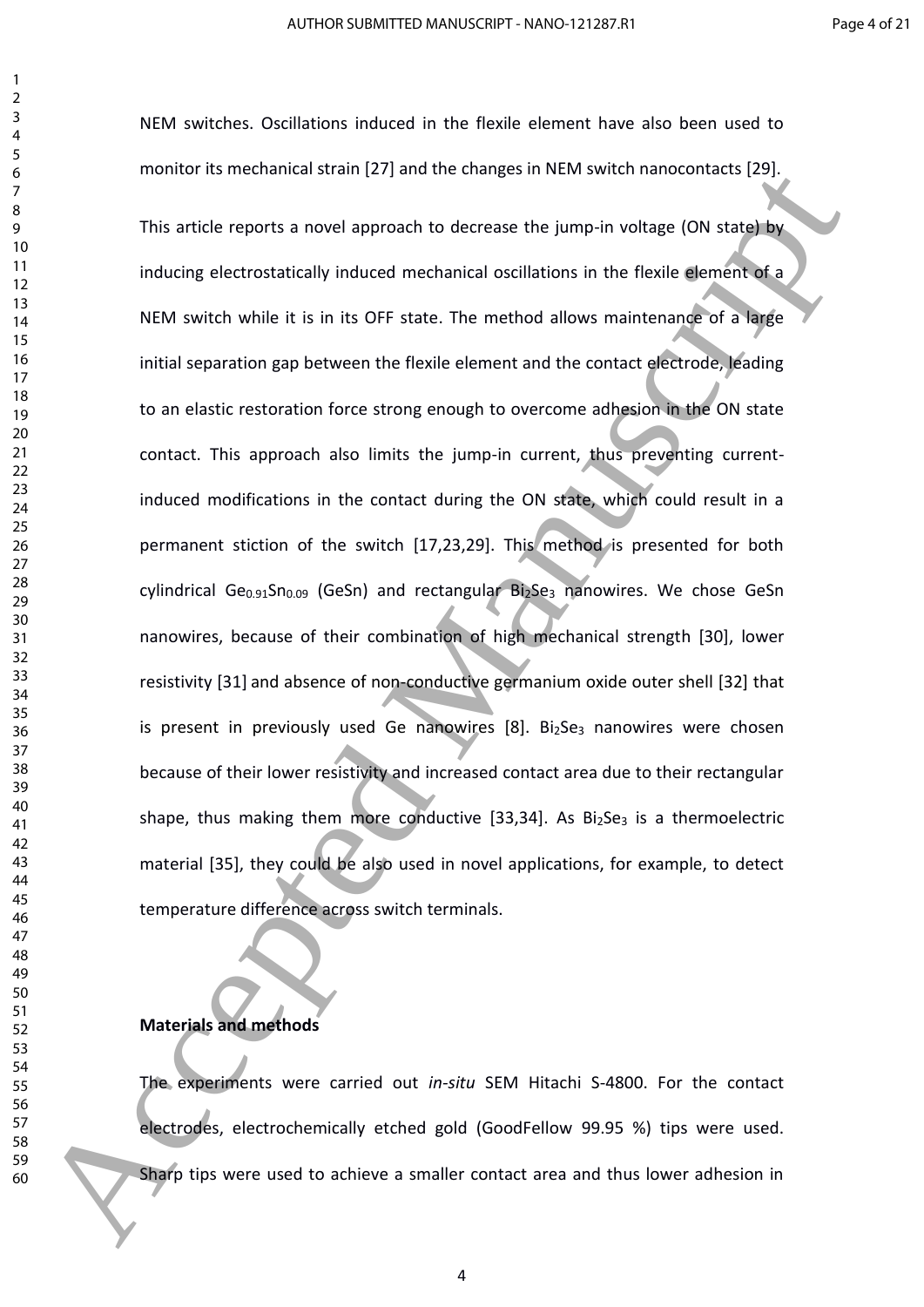the contact. A SmarAct 13D nanomanipulator was used to transfer nanowires from substrates used for their synthesis to gold tips, and for acquiring the desired switch geometry.

GeSn and Bi<sub>2</sub>Se<sub>3</sub> nanowires (cylindrical and rectangular shapes) were used as switching elements. The GeSn nanowires were synthesized by a vapor-liquid-solid method [32] and the  $Bi<sub>2</sub>Se<sub>3</sub>$  nanowires were synthesized by catalyst-free physicalvapor-deposition [33,34].

For the electric measurements, Keithley 6430 and Keithley 6487 source-meters were used. An Agilent N9310A signal generator was used to induce the electrical oscillations between the nanowires and the gold electrodes. The methodology for the resonance frequency and Q-factor measurements was similar to that previously reported [12,26].

#### **Results and discussions**

The schematics of an electrostatically actuated gate-less NEM switch in different OFF states can be seen in Figure 1a. The position of the flexile element (in our case nanowire) during the switch operation is determined by the resultant force arising from the superposition of an attractive electrical force *F(x,t)* and a repulsive elastic force of the deflected from the equilibrium position nanowire *Felas(x).* The attractive force can be caused solely by an applied DC field between the electrodes, inducing deflection of the nanowire towards the opposite electrode or by the combination of stocking is used in their synthesis to good tips, and to acquiring the desired switch<br>
10 B and Biggs, nanowires (sylindrical and rectangular shapes) wife size and<br>
11 M contribution elements. The GeSn nanowires were synth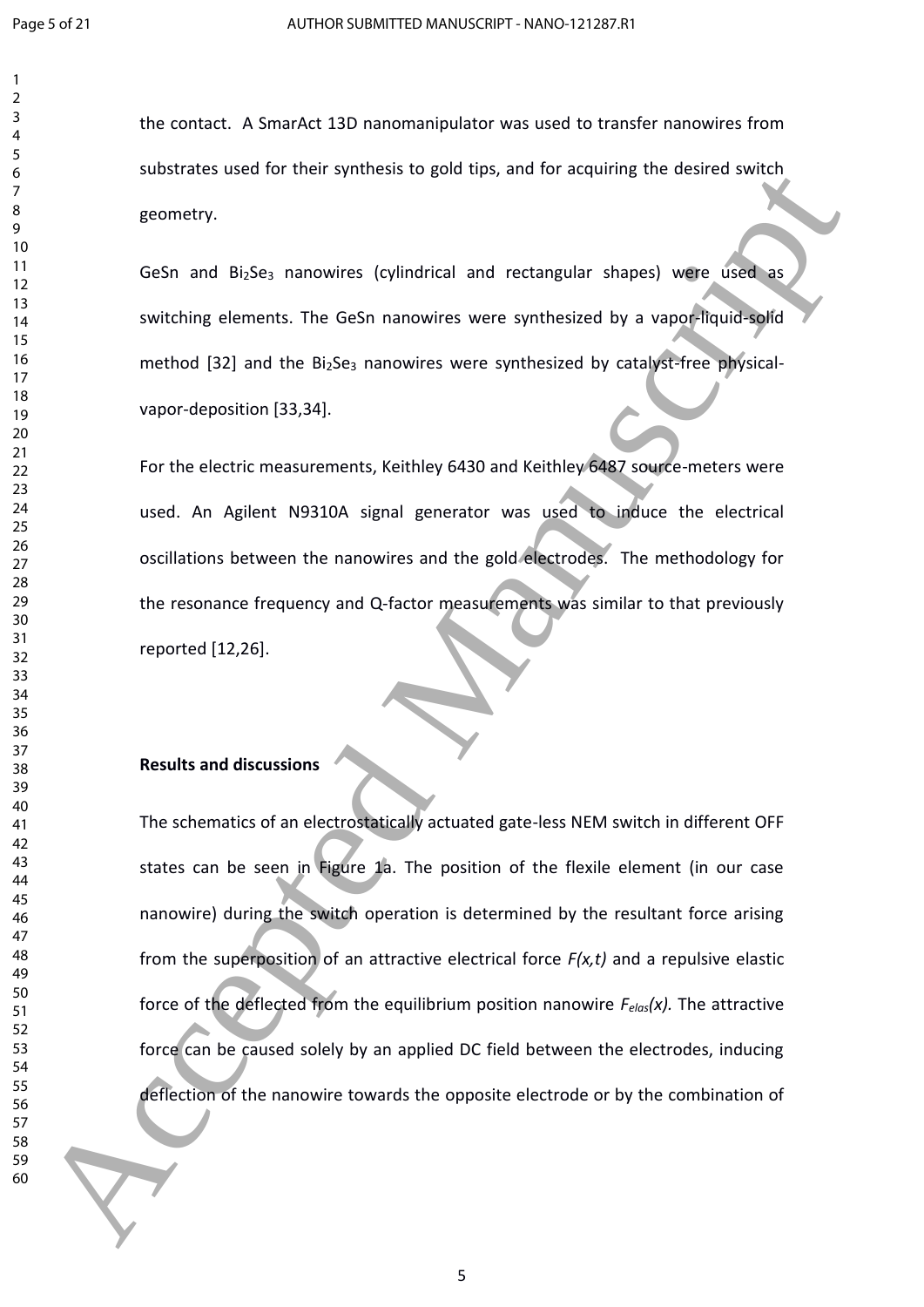AC and DC fields, inducing the deflection and mechanical oscillations of the nanowire at its resonance frequency simultaneously.



Figure 1. a) Electrostatically actuated NEM switch. U(t) – voltage applied between the electrode and the flexile element,  $h$  – initial distance (gap) between the active element and the electrode,  $-x$  – the deflection of the active element. Black line – initial position of the nanowire, when  $U(t) = 0$ . When U(t) is applied, red line is the stable deflection of the nanowire and blue line is the unstable deflection of the nanowire, which leads to jump in contact or return to the stable position. b) Stable and unstable solutions of the equation . Numerical solution is given by the solid line, while approximation – by the dotted line. For each *α* there is a *y* value that represents the stable solution (red line) and the unstable solution (blue line) for the equation 4.

A theoretical model was developed to qualitatively describe the operation of this NEM switch. While not providing a quantitative description of the NEM switch operation, the model explains the main idea underlying the above configuration of the NEM switch, as well as illustrating the basic features of its operation.

Associating the coordinate *x* with the perpendicular deflection of the free end of the nanowire (Figure 1a), the differential equation corresponding to the motion of the nanowire is given by the expression shown in equation 1:

$$
\ddot{x}(t) + \frac{2\pi f_0}{Q}\dot{x}(t) + (2\pi f_0)^2 x(t) = F(x, t), \quad (1)
$$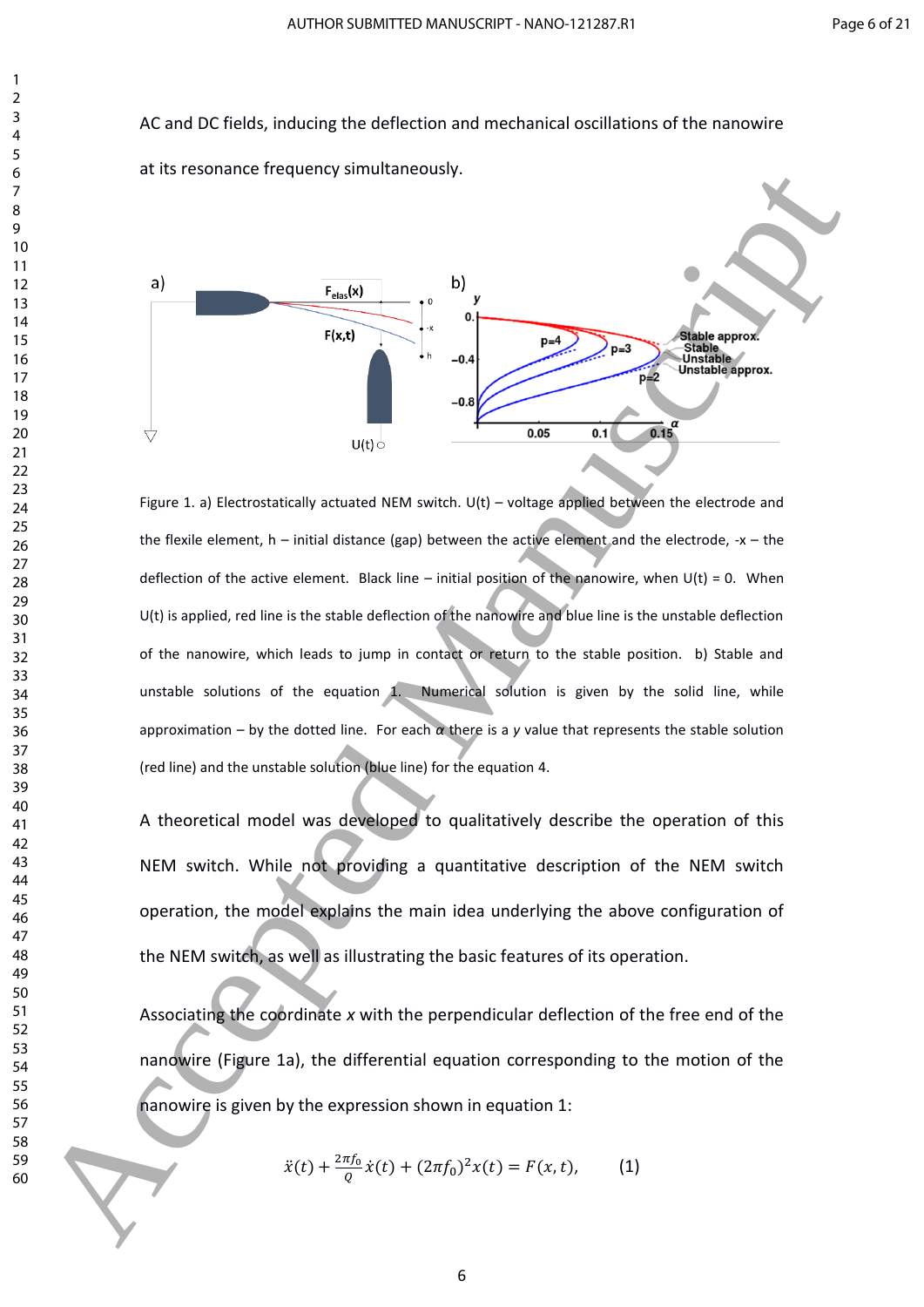where  $f_0$  stands for the oscillator's material dependent mechanical eigen frequency of a nanowire, *Q* for its quality factor and *F(x,t)* for the external electrostatic force per mass unit. This force is proportional to the square of the electric field. The latter is proportional to the voltage applied between the switching element and the counter electrode. If both DC and AC voltages are applied the resulting force *F(x,t)* can be written as shown in equation 2:

$$
F(x,t) = g(x) \left( U_{dc}^2 + \frac{1}{2} U_{ac}^2 + 2U_{dc} U_{ac} sin(2\pi ft) - \frac{1}{2} U_{ac}^2 cos(4\pi ft) \right), \quad (2)
$$

where *f* is AC field frequency and *Uac* , *Udc* are AC and DC voltages – respectively.

The important feature of the force represented in equation 2 is that it depends not only on time directly, but also indirectly through the time-dependence on unknown function *g(x),* as the coordinate *x* is also a function of time. An accurate enough model of the external force *F(x,t)* can be obtained by solving the corresponding electrostatic problem (equation 2) numerically. In this paper we are interested only in the first mode of oscillation, which has the highest amplitude for oscillations, which permits the nanowire to be considered just as a harmonic oscillator. A simple qualitative consideration can then be used, together with an analytic model function, for *g(x)* as shown in equation 3: 61 a nanowine, Q tor its quality include and  $V_1c_1f$  (or the external electrosistic force<br>
per mass with Ellis forces is proportional to the square of the electroched. The latter<br>
16 By the contract electrode, it both D

$$
g(x) = \frac{-K}{(x+h)^p} K > 0, p > 2
$$
 (3)

The proportionality constant *K*, the power parameter *p*, and the distance between the initial non-deformed nanowire and the counter electrode surface *h* are present in equation 3. *h* is expected to be positive and *x* to be negative, thus the attractive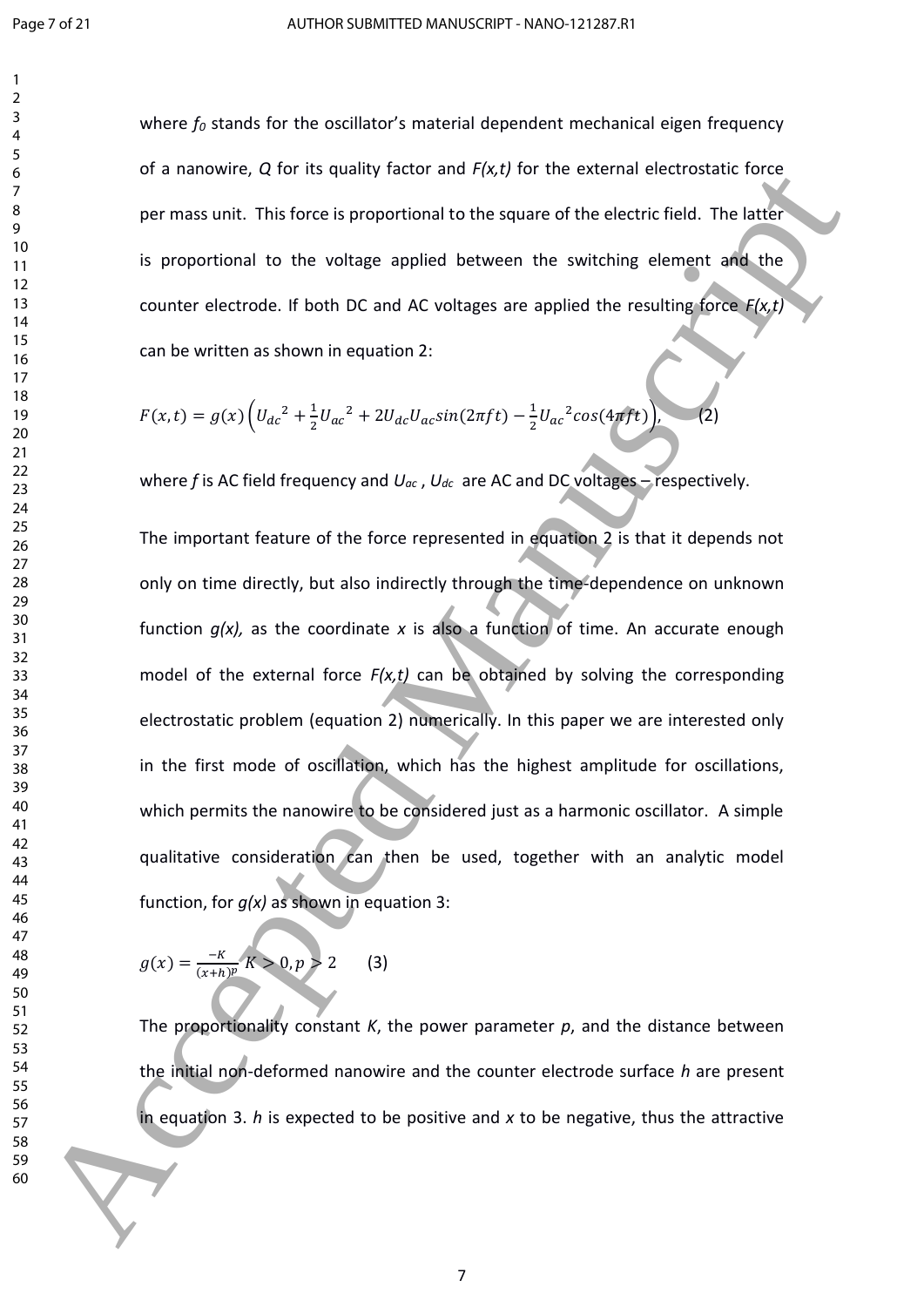force grows when  $x \to -h$ . For simplicity a dimensionless coordinate  $y = \frac{x}{h}$  $\frac{x}{h}$  will be used.

#### DC only

First, the static solution when only DC voltage was applied to the NEM switch [8– 10,22] was considered to estimate the free parameters for the setup used in our experiments. In such a case, equation 1 reduces to equation 4 as shown below:

$$
y = \frac{-\alpha}{(y+1)^p}; \alpha = K \frac{U_{dc}^2}{(2\pi f_0)^2}, \alpha_0 = \frac{K}{(2\pi f_0)^2}.
$$
 (4)

In Figure 1b, solutions to equation 4 in the interval *yϵ[0;1]* are plotted. For the case of  $p=2$ , by inspecting the roots of the corresponding cubic equation, if  $\alpha < \frac{4}{2}$  $rac{4}{27}$ , two such solutions exist. The solution which corresponds to the smaller deflection (Figure 1 a,b red line) represents a stable equilibrium point. The solution which corresponds to the larger deflection (Figure 1a,b blue line) represents an unstable equilibrium from which a jump to contact can occur. The solution remains qualitatively unchanged if *p* is positive, which corresponds to all real experimental setups. used.<br>
19 B<br>
19 B<br>
19 B<br>
19 B<br>
19 B<br>
19 B<br>
19 B<br>
19 B<br>
19 B<br>
19 B<br>
19 B<br>
19 B<br>
19 B<br>
19 B<br>
19 B<br>
19 B<br>
19 B<br>
19 B<br>
19 C<br>
19 C<br>
19 C<br>
19 C<br>
19 C<br>
19 C<br>
19 C<br>
19 C<br>
19 C<br>
19 C<br>
19 C<br>
19 C<br>
19 C<br>
19 C<br>
19 C<br>
19 C<br>
19 C<br>
19 C

The approximate expression for the stable equilibrium (Figures 1a,b  $-$  dotted red line) can be found as a power expansion, shown in equation 5. To obtain this result one must represent the unknown function as a Taylor expansion around  $\alpha = 0$ . By taking derivatives of the equation (4) it is possible to get all of the necessary expansion coefficients, like  $y(0) = 0, \frac{dy(0)}{dx}$  $\frac{y(0)}{d\alpha}$  = -1, and so on.

$$
y_{stable} = -\alpha - p\alpha^2 - \frac{1}{2}(p + 3p^2)\alpha^3 - \frac{1}{3}(p + 6p^2 + 8p^3)\alpha^4 + \dots
$$
 (5)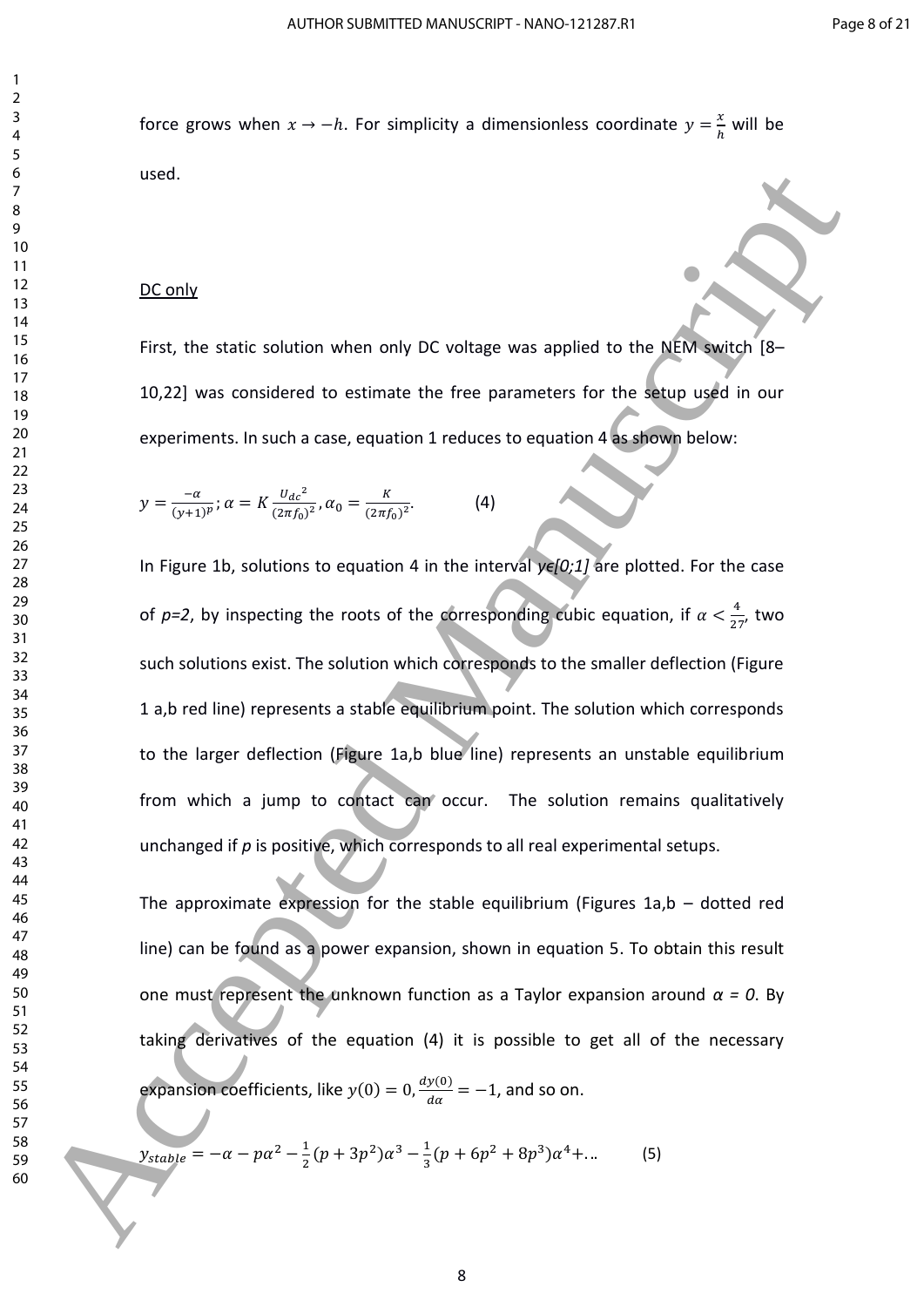The approximate expression for the unstable equilibrium (Figures 1a,b – dashed blue line) can be written as detailed in equation 6. This result is achieved by rewriting the equation (4) as  $y = -1 - \alpha^{1/p}/y^{1/p}$  and then expanding the unknown function in powers of  $\alpha^{1/p}$  the same as it was done for the stable solution (5).

$$
y_{unstable} = -1 + \alpha^{\frac{1}{p}} + \frac{1}{p} \alpha^{\frac{2}{p}} + \frac{3+p}{2p^2} \alpha^{\frac{3}{p}} + \frac{8+6p+p^2}{3p^3} \alpha^{\frac{4}{p}} + \dots (6)
$$

If the applied DC voltage increases, the parameter  $\alpha$  which is proportional to the voltage squared (equation 4) also increases, and the nanowire will deflect more. When *α* reaches its largest value (Figure 1b – intersection between the blue and red lines), the jump-in voltage is reached, and the nanowire jumps into the contact with the electrode (Figure 1 a). The largest value of *α* depends on the chosen value of the parameter *p.* As can be seen from the Figure 1b, for *p = 3 α* is close to *0.105* and for *p=4 α* is close to *0.81.*

To test the above theoretical model and to find the exact values of parameters *p* and *α* for our setup, the deflection of a GeSn nanowire as a function of applied voltage between the electrodes (Figure 2) was experimentally determined. The length of the GeSn nanowire was *LGeSn = 14.8 μm*, radius *RGeSn = 115 nm*, *f0=623 kHz, Q = 550* and the Young modulus *E = 106 GPa*. The initial separation gap *h* between the nanowire and the gold tip was  $h = 0.57 \mu m$ . From the Figure 2 it can be seen that the experimental points correspond well with the theoretical curve calculated for the parameters  $\alpha_0 = \frac{K}{f^2}$  $\frac{R}{f_r^2}$  = (7.46  $\pm$  0.92)  $\cdot$  10<sup>-4</sup> and *p* = 1.78  $\pm$  0.20. Accepted Manuscript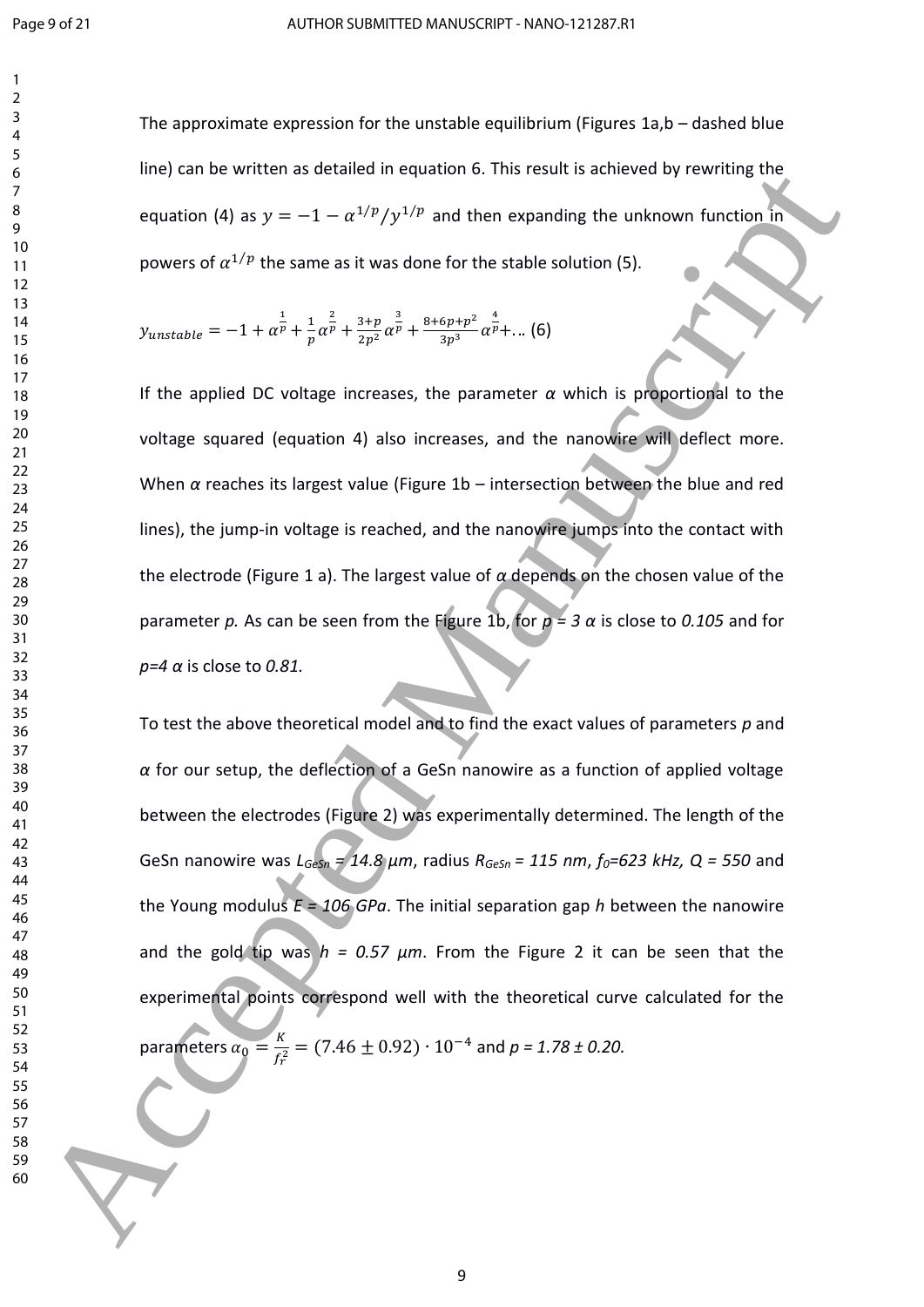

Figure 2 – Deflection of a GeSn nanowire with *LGeSn = 14.8 μm*, *RGeSn = 115 nm*, *f<sup>0</sup> = 623 kHz, Q = 550* and *E = 106 GPa* as a function of static electric field applied between the NEM switch electrodes. Data points – experiment, red line – fitted theoretical calculations. After the last experimental point (13.7 V) the jump-in occurred at 13.8 V.

Figure 3 shows a DC-only driven gate-less NEM switch with a jump-in voltage of 13.8 V and jump-off voltage of 3.3 V. There is a hysteresis in the current when the voltage increases and decreases between 13.8 V and 20 V, which is not desirable for a NEM switch. The increased current in the reverse part of the I-V curve indicates that the switch elements may have been changed [29]. Repeated I-V measurements for another GeSn nanowire based device can be found in supplementary info (Figure 1 suppl.). 60 Accepted Manuscript (Section Accepted Manuscript)<br>  $\frac{1}{2}$ <br>  $\frac{1}{2}$ <br>  $\frac{1}{2}$ <br>  $\frac{1}{2}$ <br>  $\frac{1}{2}$ <br>  $\frac{1}{2}$ <br>  $\frac{1}{2}$ <br>  $\frac{1}{2}$ <br>  $\frac{1}{2}$ <br>  $\frac{1}{2}$ <br>  $\frac{1}{2}$ <br>  $\frac{1}{2}$ <br>  $\frac{1}{2}$ <br>  $\frac{1}{2}$ <br>  $\frac{1}{2}$ <br>  $\$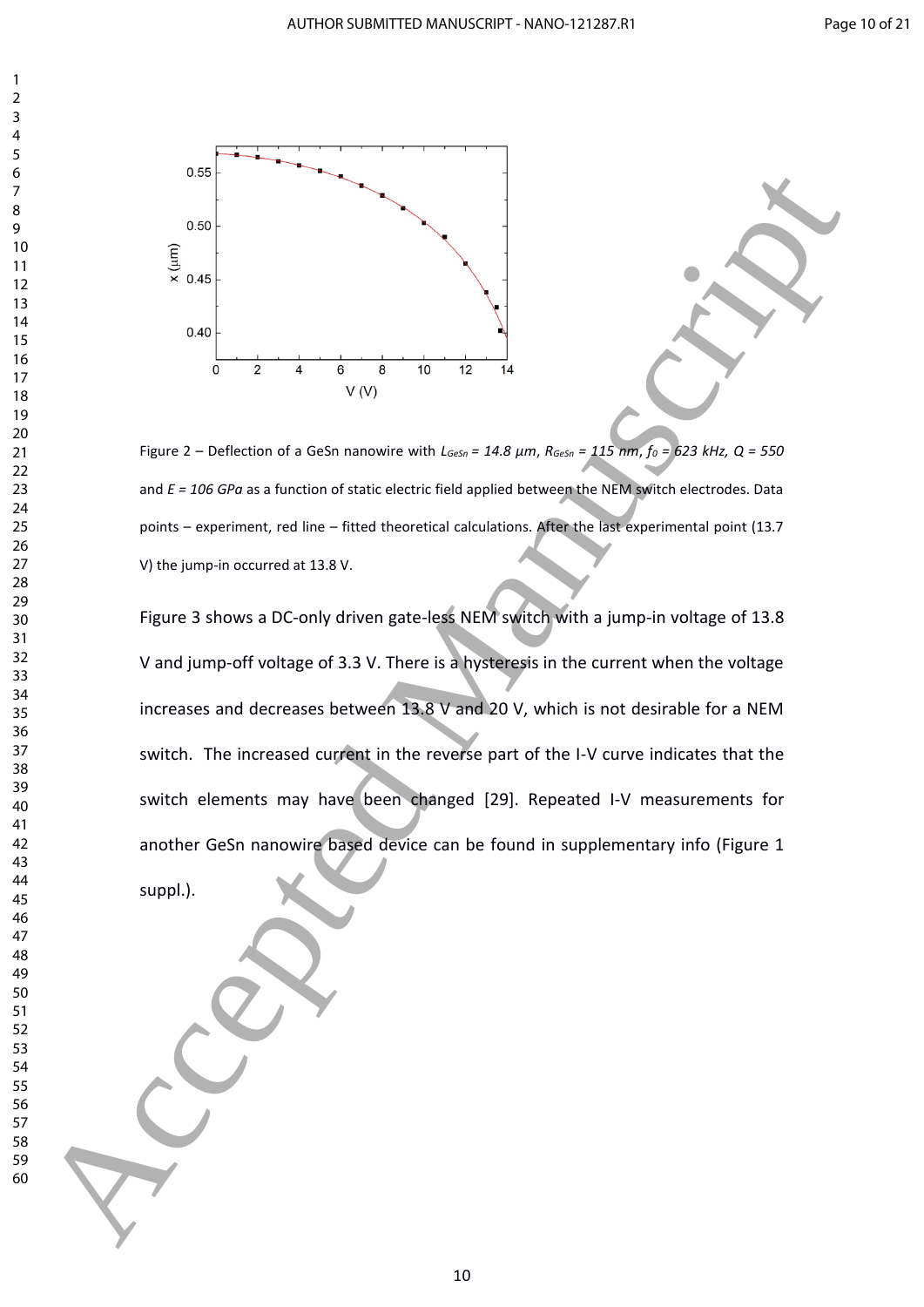

Figure 3 – I-V characteristics of a DC-only driven NEM switch for a GeSn nanowire with *LGeSn = 14.8 μm*, *RGeSn =115 nm*, *f<sup>0</sup> = 623 kHz, Q = 550* and *E = 106 GPa.* Black arrows show direction of the voltage sweep. Blue arrows show SEM images of the NEM switch in ON and OFF states during the sweep. Red arrow represents the jump-in voltage for the switch driven by a combined AC-DC field. White scale bars in SEM pictures represent 1 μm.

## AC-DC combined

With all the experimental parameters for the theoretical model of a NEM switch acquired, the oscillations due to additionally applied AC voltage were considered.

To obtain the analytical expressions when both AC and DC voltages are applied between the NEM switch electrodes, the *g(y)* function was approximated around its static solution *y<sup>0</sup>* as a linear function *gapprox(y)*, as shown in equation 7:

$$
g_{approx}(y) = -K\left(\frac{1}{(y_0+1)^p} - \frac{p}{(y_0+1)^{p+1}}(y-y_0)\right) y_0 = y_{stable}
$$
 (7)

resulting in an equation of motion as shown in equation 8:

$$
y''(t) + \frac{2\pi f_0}{Q} y'(t) + (2\pi f_U)^2 y(t) = (2\pi f_U)^2 y_0 + g_{\alpha prox}(y) \left( 2U_{dc} U_{ac} \sin(2\pi ft) - \frac{1}{2} U_{ac}^2 \cos(4\pi ft) \right) (2\pi f_U)^2 = (2\pi f_0)^2 - 2K \frac{(U_{ac}^2 + \frac{1}{2} U_{ac}^2)}{(y_0 + 1)^{p+1}} (8)
$$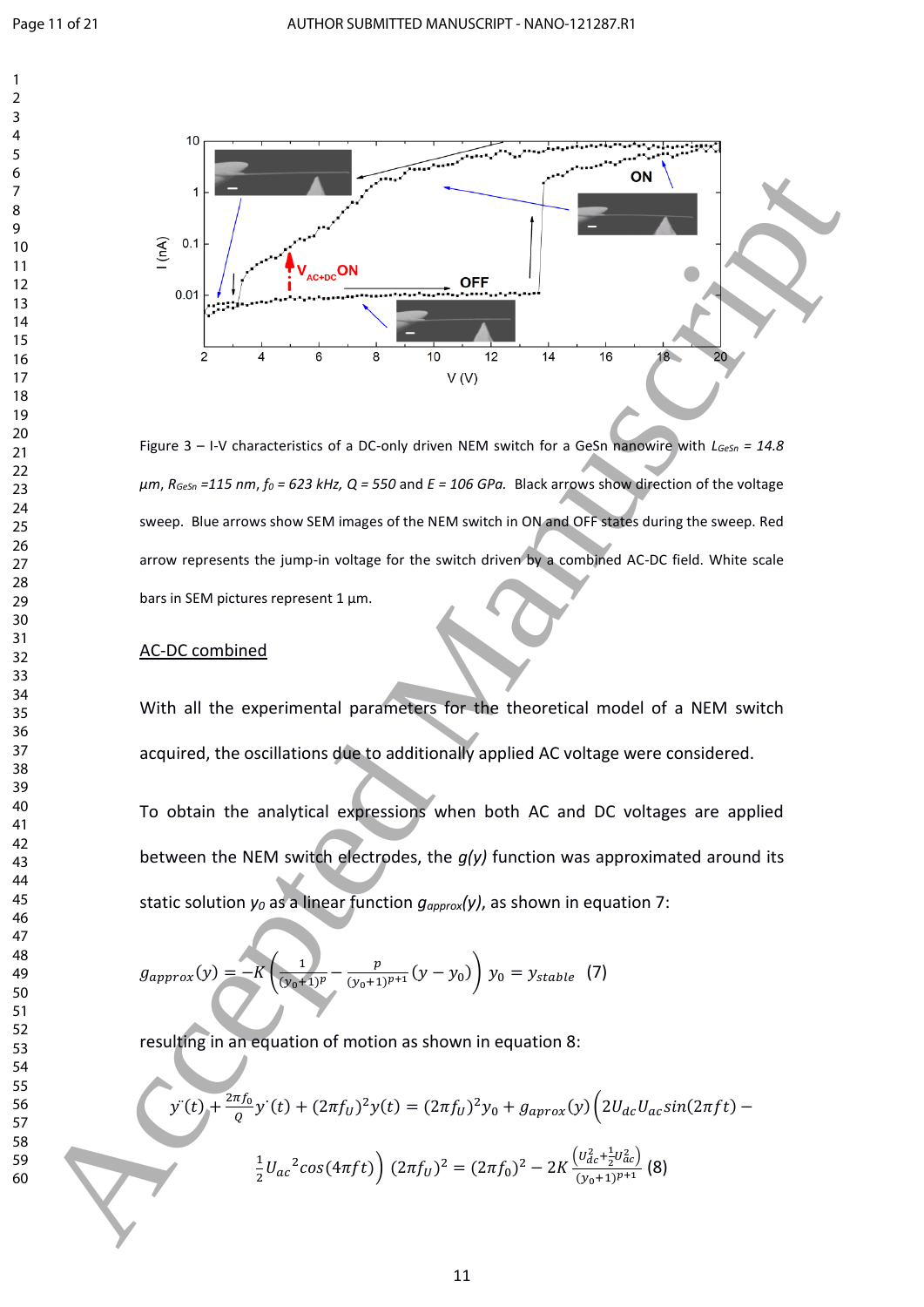Equation 8 clearly demonstrates that the resonance frequency  $f_U$  of the oscillator decreases under the influence of the electric field. This means that when a combined AC+DC field is applied between the switch electrodes, the resonance frequency *f<sup>U</sup>* of the nanowire will be lower than its eigenfrequency *f0*. The solution to equation 8 can be obtained as an expansion in powers of *Uac*. The linear term is presented in equation 9 below:

$$
y = y_0 + y_1 U_{ac} + \dots y_1 = \frac{-2KU_{dc}}{(y_0 + 1)^p} \left( S\sin(2\pi ft) + C\cos(2\pi ft) \right) S =
$$
  

$$
\frac{Q^2 (f^2 - f_u^2)}{4\pi^2 ((f^2 - f_u^2)^2 Q^2 + (f f_0)^2)} C = \frac{Q(f_0)}{4\pi^2 ((f^2 - f_u^2)^2 Q^2 + (f f_0)^2)}
$$
(9)

The corresponding amplitude of the oscillations of the nanowire at any applied AC electric field frequency *f* is given by equation 10:

$$
A = \frac{2KQU_{dc}U_{ac}}{4\pi^2(y_0+1)^p \sqrt{\left(Q^2\left(f^2 - f_u^2\right)^2 + (ff_0)^2\right)}}\tag{10}
$$

If this amplitude is larger than the difference between the unstable root, given in equation 6, and the stable root, given in the equation 5, then the jump-to-contact will occur. If the *Uac* frequency *f* is equal to the field-modified resonance frequency *f<sup>u</sup>* (equation 10) then the condition for jump-to-contact can be represented by equation 11: occiones sincer the inducence of the electric lied. This means that when  $\frac{2}{3}$ <br>
channels ACCO field is sopied tentered manuscription of  $U_{\alpha}$ . The spanning<br>  $V_{\alpha}$  field is a space of the intered manuscription in t

$$
U_{acjumpT} \ge \frac{(4\pi^2)^2 (f_u f_0)^2 (y_{stable} + 1)^p (y_{stable} - y_{unstable})}{2KQU_{dc}}
$$
(11)

Equation 11 predicts that for our experimental setup with GeSn nanowire, where in a DC-only regime the jump-in voltage was 13.8 V, the combined AC+DC regime (with  $U_{\text{ACLump}}$  = 0.15 V at  $f_U$  = 610.8 kHz) will decrease the jump-in voltage down to  $U_{dc}$  = 5 *V*, which is almost a 3 times effective jump-in voltage reduction.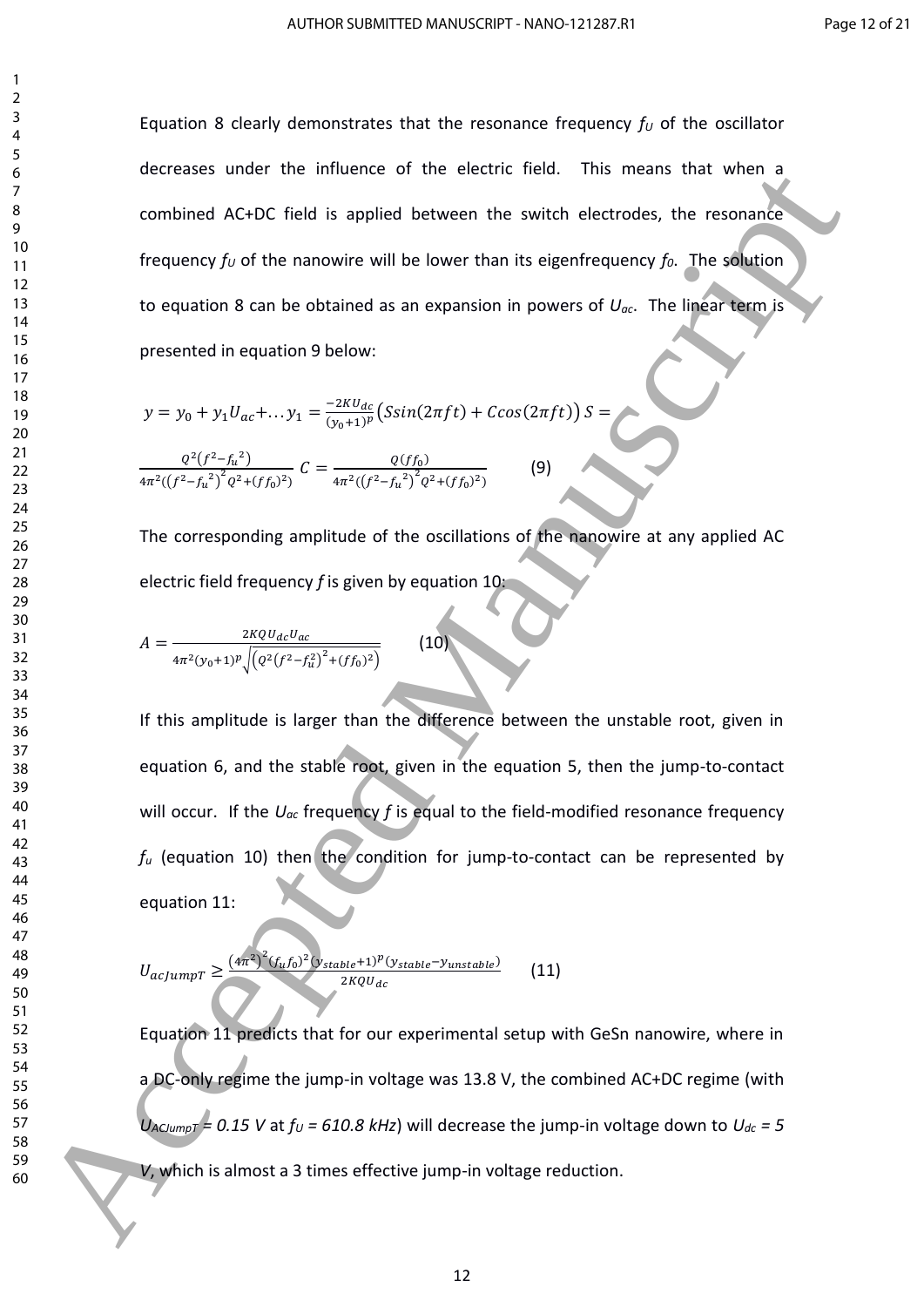To prove the above assumption, an experiment with  $U_{dc}$  = 5 V and  $f_U$  = 610.8 kHz predicted by the theory was carried out with the same GeSn nanowire NEM device, but with a slightly larger  $U_{AC}$  = 0.45 V compared to the theoretical value of  $U_{ACJum0T}$  = *0.15 V* (Figure 4a). A higher AC voltage than the theoretically predicted was chosen to achieve a stable switching of the NEM device; operating at the theoretical limit or close to it was undesirable due to possible instability (for example, thermal drift) of the experimental system.

In comparison to DC only switching, the lower combined AC+DC jump in voltage is shown in Figure 3 as a red arrow to emphasize the effect of the AC field on the jump in voltage. Such a reduction of the jump-in voltage may lead to a reduction of the current-induced effects and prolonged lifetime of the NEM switch <sup>18</sup>.

The I(t) characteristics of the subsequent switching for the same GeSn nanowire can be seen in Figure 4b. These characteristics indicate a clear ON-OFF behavior of the switch. The differences between the ON state current values most likely indicate some variations in the contact areas for each jump-in event. These differences may be due to the gold electrode which has a conic shape, and each time the cylindrical GeSn nanowire attaches in a slightly different position, thus changing the contact area. The demonstrated current switching can be used in biosensor applications where the signal is in picoampere range [36]. prendicted by the theory was carned out with the same desh randowne Wilwiteston<br>
160 Accepted Manuscript Universal (Accepted Manuscript Content of the decretization of the decretization of the NEM device is percentage that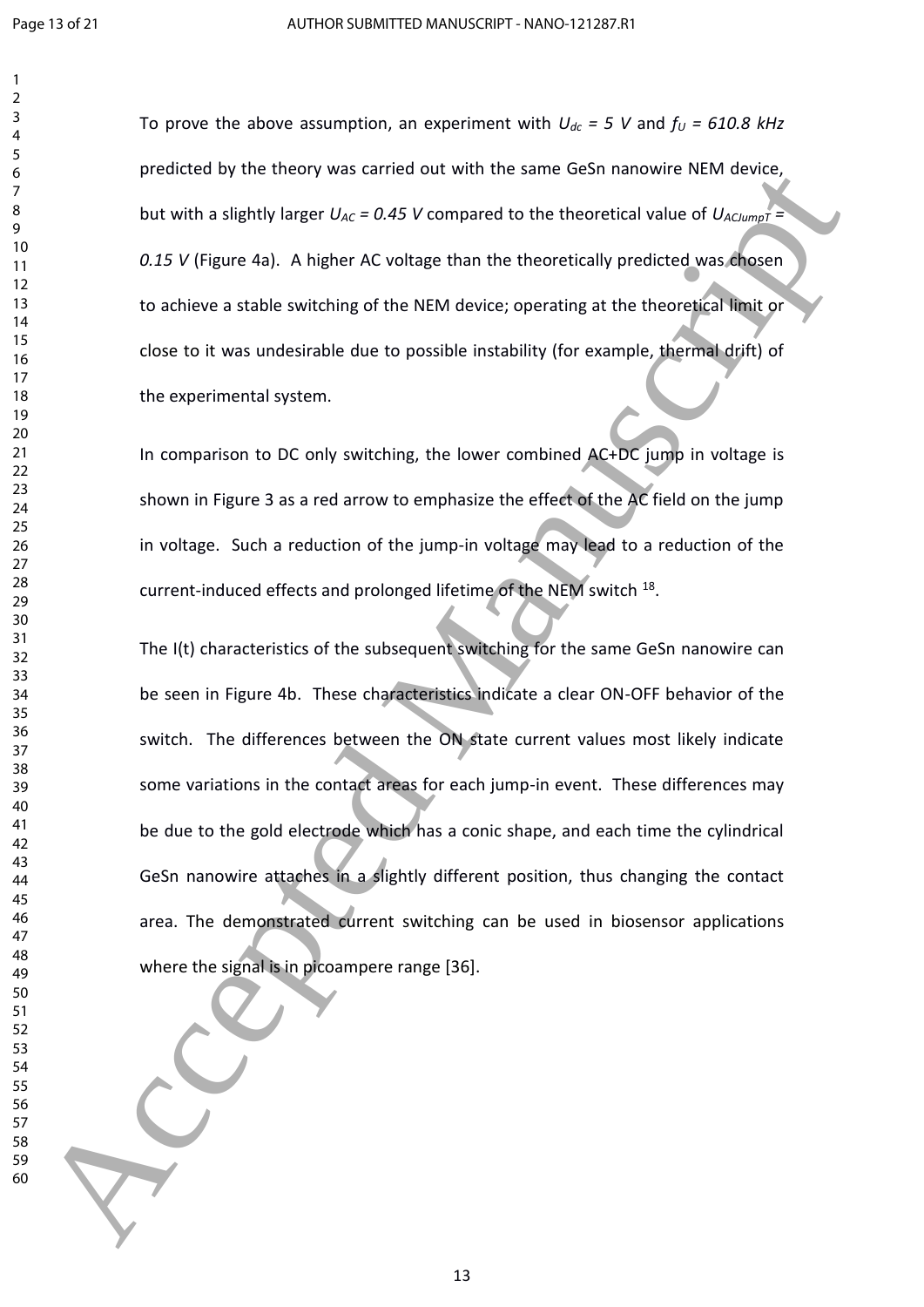

Figure 4 a) SEM images of the switching element - GeSn nanowire; b) I(t) characteristics for combined AC+DC driven NEM switch. The different current values in ON states can be attributed to the different contact areas for each ON state.

To show our AC+DC method's applicability for the nanowires with different geometries, similar experiments were carried out for rectangular  $Bi<sub>2</sub>Se<sub>3</sub>$  nanowires [33,34]. Due to their shape, resulting in a larger contact area and lower resistance [33,34], a higher current through the circuit could be achieved at the same voltage as for the cylindrical GeSn nanowires.

However, Bi<sub>2</sub>Se<sub>3</sub> nanowires are prone to burn-out at much lower jump-in voltages [21] in comparison to Ge [8,22] and Si [9] nanowires, which makes them difficult to implement in electrostatically actuated NEM switches [21]. In our experimental setup, the Bi2Se<sup>3</sup> nanowires switched ON-OFF in a combined AC+DC regime when *Uac = 2.8 V* and  $U_{ac}$  = 0.8 *V* were applied between the switch electrodes (Figure 5a,b) respectively. After the AC+DC test was performed, it was not possible to test this nanowire in DC only regime in the same geometry, due to burning of the nanowire in jump-in when a  $U_{dc}$  = 8.3 V was applied. This fact confirms that the combined AC+DC For the cylindrical definition of the centre of the state of the state of the contribute of the state of the state of the state of the state of the state of the state of the state of the state of the state of the state of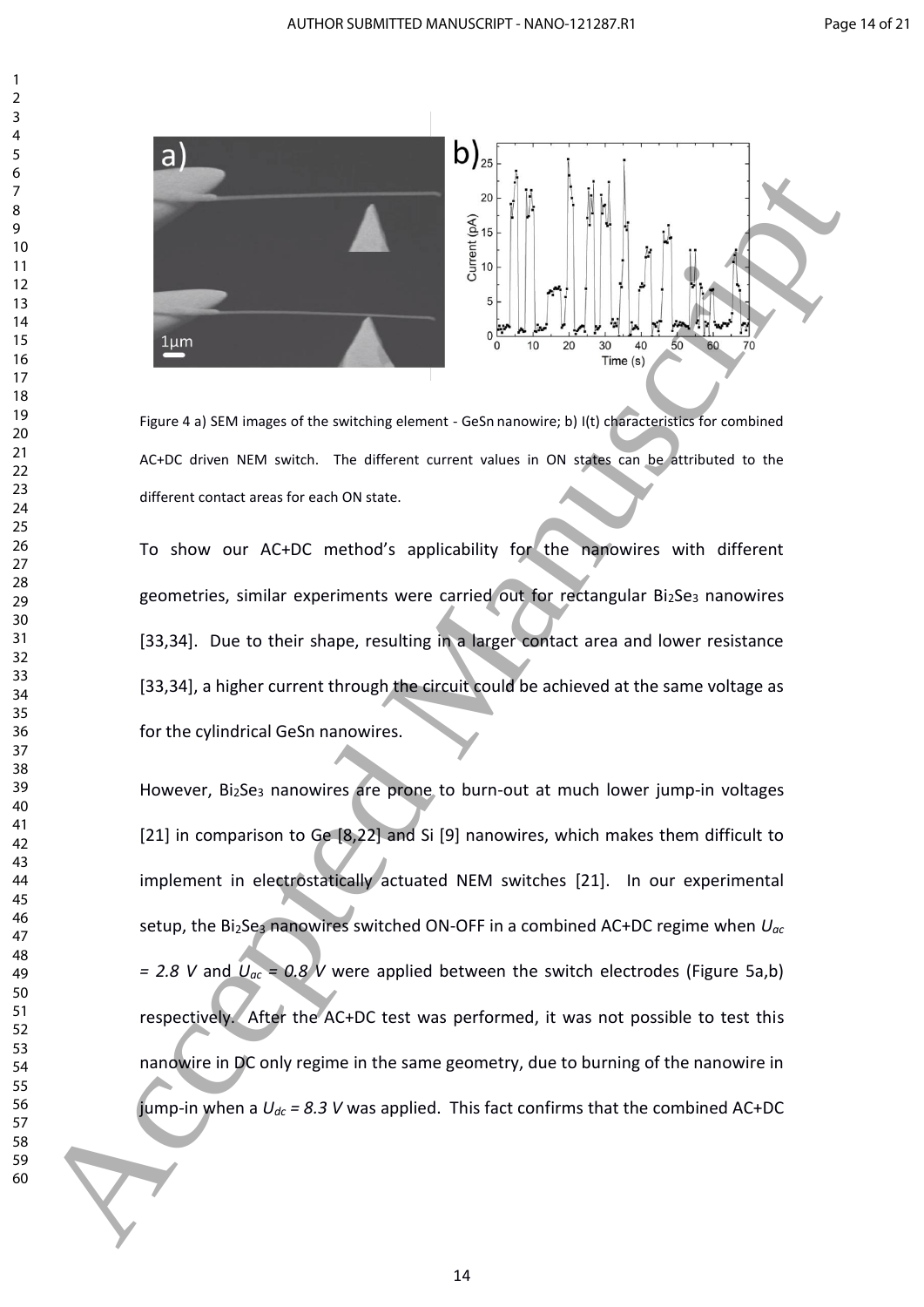driven operation is promising for the NEM switches with flexile elements made of materials that cannot withstand high jump-in voltages.





Figure 5 a) – SEM images of the NEM switch with Bi<sub>2</sub>Se<sub>3</sub> flexile element in OFF and ON state; b) – I(t) characteristics for this NEM switch.

## **Conclusions**

We have demonstrated both theoretically and experimentally a novel method that implements both AC voltage, at the resonance frequency of nanowires, and DC voltage to decrease the jump in voltage for electrostatically actuated nanobeambased NEM switches. We have shown experimentally that for GeSn nanowires used as a NEM switching element that the jump-in voltage can be reduced almost 3 times when operating in the AC+DC instead of DC-only regime. For Bi2Se3 nanowires the AC+DC method provided a low enough jump-in voltage to construct an operating switch that did not fail due to burn-out. Using combined AC+DC operating regimes is a convenient method to increase the durability of a NEM switch, by decreasing the impact due to such phenomena as electrostatic discharge, Joule heating, Fowler-Nordheim tunneling etc. materials lind cannot will be an any pump in voltage.<br>  $\frac{1}{2}$ <br>  $\frac{1}{2}$ <br>  $\frac{1}{2}$ <br>  $\frac{1}{2}$ <br>  $\frac{1}{2}$ <br>  $\frac{1}{2}$ <br>  $\frac{1}{2}$ <br>  $\frac{1}{2}$ <br>  $\frac{1}{2}$ <br>  $\frac{1}{2}$ <br>  $\frac{1}{2}$ <br>  $\frac{1}{2}$ <br>  $\frac{1}{2}$ <br>  $\frac{1}{2}$ <br>  $\frac{1}{2}$ <br>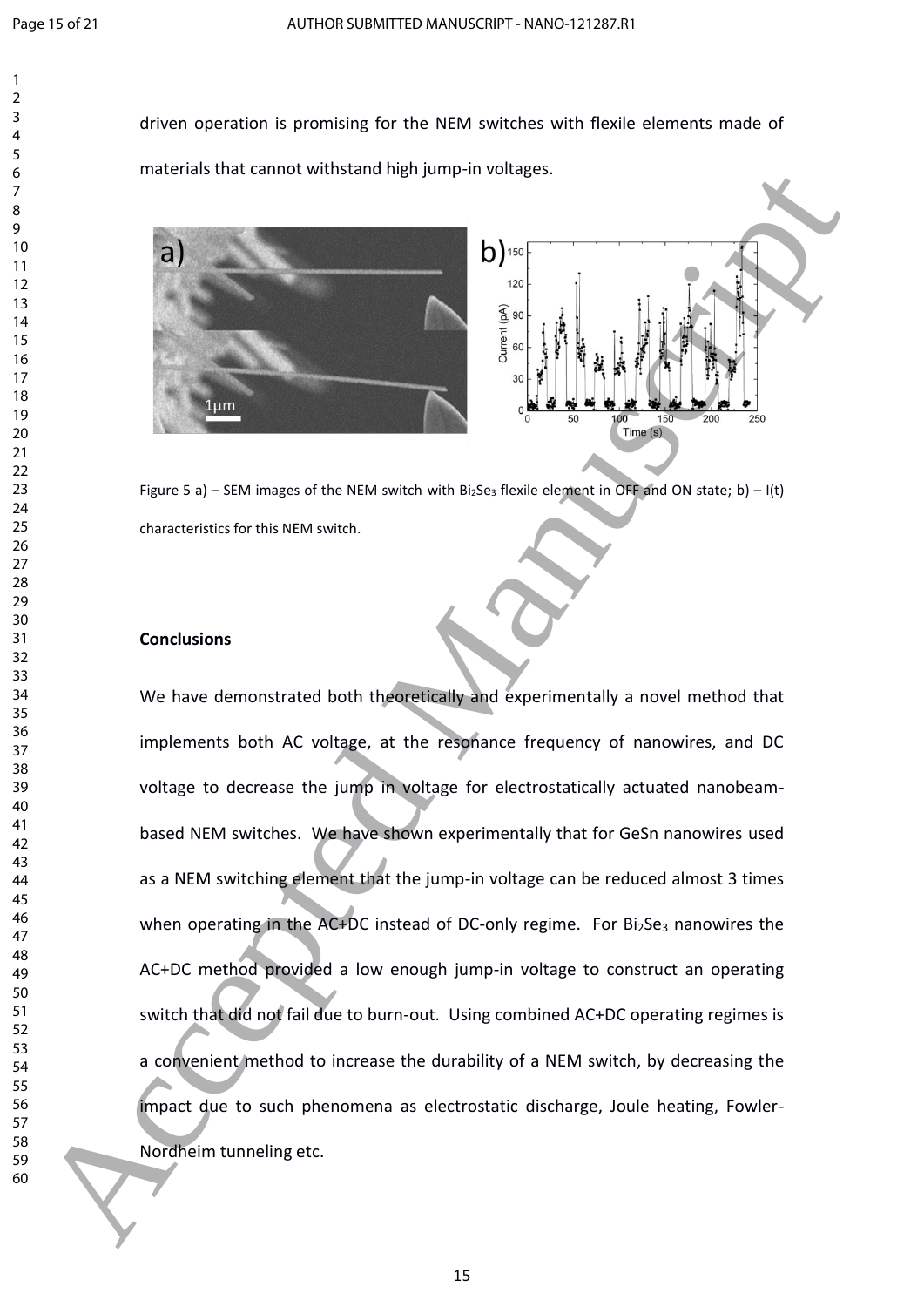# **Acknowledgements.**

This work was supported by ERDF project "Creation of nanoelectromechanical switches" (Project No.: 1.1.1.1/16/A/256) and Science Foundation Ireland (Project No.: 14/IA/2513).

# **References**

- [1] Pisano A P 2007 MEMS and nano technology for the handheld, portable electronic and the automotive markets *TRANSDUCERS EUROSENSORS '07 - 4th Int. Conf. Solid-State Sensors, Actuators Microsystems* 1–3 Accepted Manuscript
	- [2] George T 2002 MEMS/NEMS development for Space Applications at NASA/JPL Thomas ed J-C Chiao, V K Varadan and C Can‰ *Proc. SPIE* **4755** 556–67
	- [3] Kaul A B 2012 *Microelectronics to Nanoelectronics: Materials, Devices & Manufacturability* (CRC Pr I Llc)
	- [4] Feng X L, He R, Yang P and Roukes M L 2007 Very high frequency silicon nanowire electromechanical resonators *Nano Lett.* **7** 1953–9
	- [5] Yang Y T, Callegari C, Feng X L, Ekinci K L and Roukes M L 2006 Zeptogramscale nanomechanical mass sensing *Nano Lett.* **6** 583–6
	- [6] Hanay M S, Kelber S, Naik A K, Chi D, Hentz S, Bullard E C, Colinet E, Duraffourg L and Roukes M L 2012 Single-protein nanomechanical mass spectrometry in real time *Nat. Nanotechnol.* **7** 602–8
	- [7] Kosmaca J, Andzane J, Prikulis J, Biswas S, Holmes J D and Erts D 2014 Application of a Nanoelectromechanical Mass Sensor for the Manipulation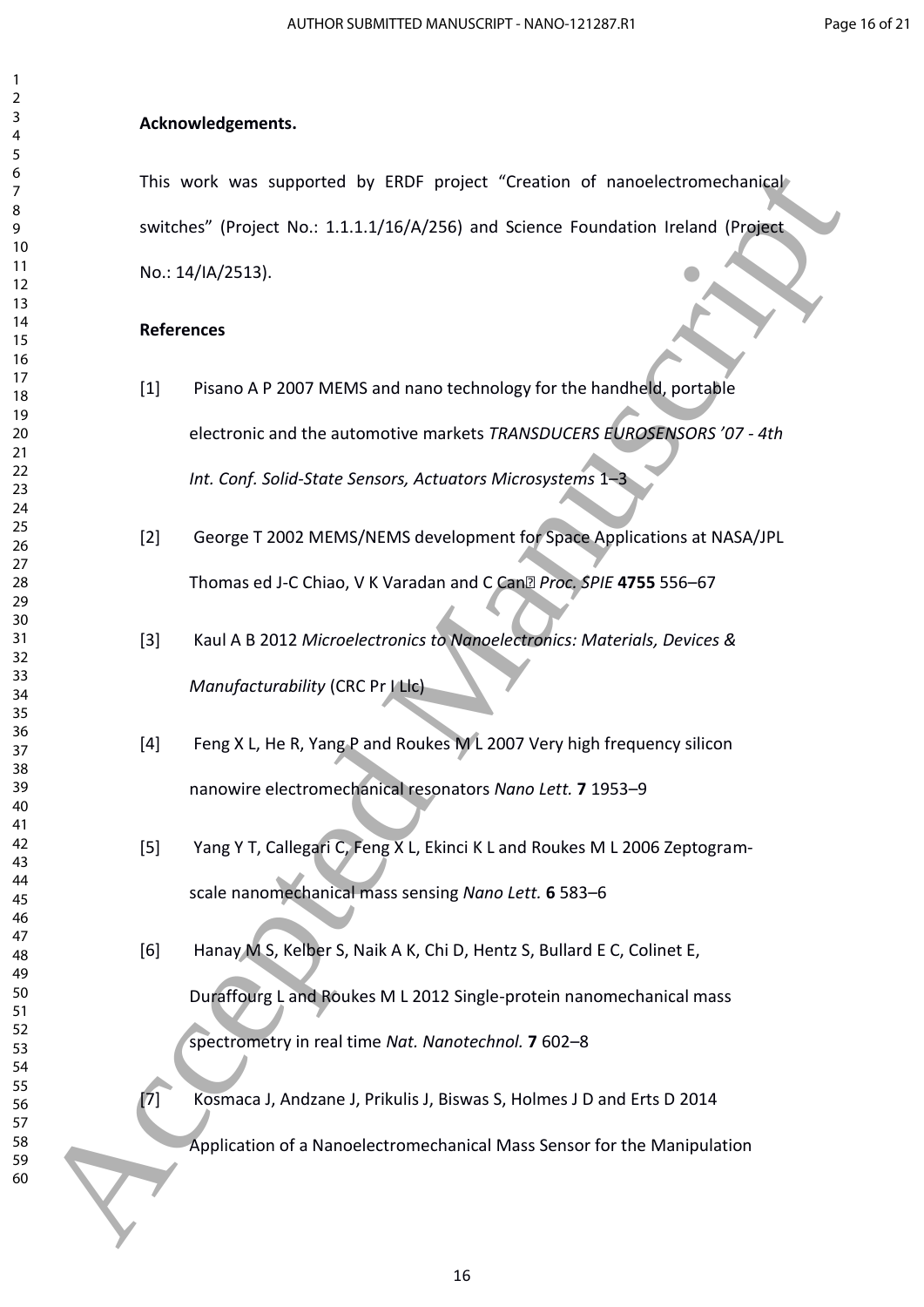| $\mathbf{1}$   |        |                                                                                 |
|----------------|--------|---------------------------------------------------------------------------------|
| $\overline{2}$ |        |                                                                                 |
| 3<br>4         |        | and Characterisation of Graphene and Graphite Flakes Sci. Adv. Mater. 6 1-6     |
| 5              |        |                                                                                 |
| 6              | [8]    | Andzane J, Petkov N, Livshits A I, Boland J J, Holmes J D and Erts D 2009 Two-  |
| 7              |        |                                                                                 |
| 8              |        |                                                                                 |
| 9              |        | Terminal nanoelectromechanical devices based on germanium nanowires             |
| 10<br>11       |        |                                                                                 |
| 12             |        | Nano Lett. 9 1824-9                                                             |
| 13             |        |                                                                                 |
| 14             | [9]    | Ziegler K J, Lyons D M, Holmes J D, Erts D, Polyakov B, Olin H, Svensson K and  |
| 15             |        |                                                                                 |
| 16             |        | Olsson E 2004 Bistable nanoelectromechanical devices Appl. Phys. Lett. 84       |
| 17<br>18       |        |                                                                                 |
| 19             |        | $4074 - 6$                                                                      |
| 20             |        |                                                                                 |
| 21             |        |                                                                                 |
| 22             | $[10]$ | Andzane J, Prikulis J, Dvorsek D, Mihailovic D and Erts D 2010 Two-terminal     |
| 23             |        |                                                                                 |
| 24<br>25       |        | nanoelectromechanical bistable switches based on molybdenum-sulfur-iodine       |
| 26             |        |                                                                                 |
| 27             |        | molecular wire bundles Nanotechnology 21 1-7                                    |
| 28             |        |                                                                                 |
| 29             |        |                                                                                 |
| 30             | $[11]$ | Loh O Y and Espinosa H D 2012 Nanoelectromechanical contact switches Nat.       |
| 31<br>32       |        |                                                                                 |
| 33             |        | Nanotechnol. 7 283-95                                                           |
| 34             |        |                                                                                 |
| 35             |        |                                                                                 |
| 36             | $[12]$ | Jasulaneca L, Kosmaca J, Meija R, Andzane J and Erts D 2018 Review:             |
| 37             |        |                                                                                 |
| 38<br>39       |        | Electrostatically actuated nanobeam-based nanoelectromechanical switches -      |
| 40             |        |                                                                                 |
| 41             |        | materials solutions and operational conditions Beilstein J. Nanotechnol. 9 271- |
| 42             |        |                                                                                 |
| 43             |        | 300                                                                             |
| 44<br>45       |        |                                                                                 |
| 46             |        |                                                                                 |
| 47             | $[13]$ | Yousif M Y A, Lundgren P, Ghavanini F, Enoksson P and Bengtsson S 2008          |
| 48             |        |                                                                                 |
| 49             |        | CMOS considerations in nanoelectromechanical carbon nanotube-based              |
| 50<br>51       |        |                                                                                 |
| 52             |        | switches Nanotechnology 19 271-300                                              |
| 53             |        |                                                                                 |
| 54             | $[14]$ | Dadgour, F H and Banerjee K 2009 Hybrid NEMS-CMOS integrated circuits: a        |
| 55             |        |                                                                                 |
| 56<br>57       |        | novel strategy for energy-efficient designs IET Comput. Digit. Tech. 3 593      |
| 58             |        |                                                                                 |
| 59             |        |                                                                                 |
| 60             | $[15]$ | Lee J O, Song Y H, Kim M W, Kang M H, Oh J S, Yang H H and Yoon J B 2013 A      |
|                |        |                                                                                 |
|                |        |                                                                                 |
|                |        |                                                                                 |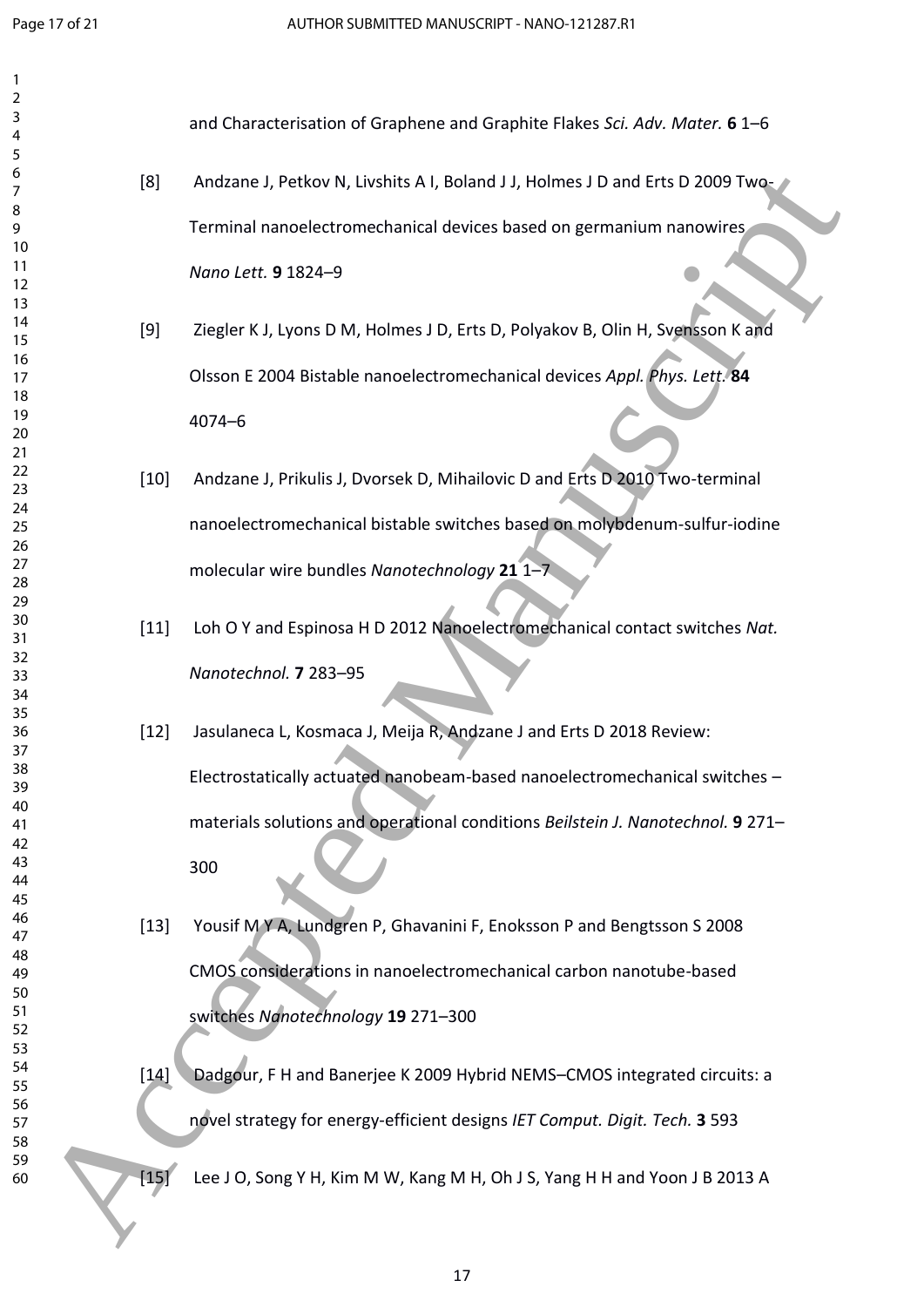sub-1-volt nanoelectromechanical switching device *Nat. Nanotechnol.* **8** 36–40

- [16] Li P, Jing G, Zhang B, Sando S and Cui T 2014 Single-crystalline monolayer and multilayer graphene nano switches *Appl. Phys. Lett.* **104** 113110
- [17] Sun J, Schmidt M E, Muruganathan M, Chong H M H and Mizuta H 2016 Large-scale nanoelectromechanical switches based on directly deposited nanocrystalline graphene on insulating substrates *Nanoscale* **8** 6659–65
- [18] Doelling C M, Kyle Vanderlick T, Song J and Srolovitz D 2007 Nanospot welding and contact evolution during cycling of a model microswitch *J. Appl. Phys.* **101** 1–7
- [19] Vincent M, Rowe S W, Poulain C, Mariolle D, Chiesi L, Houź F and Delamare J 2010 Field emission and material transfer in microswitches electrical contacts *Appl. Phys. Lett.* **97** 263503
- [20] Loh O, Wei X, Ke C, Sullivan J and Espinosa H D 2011 Robust carbonnanotube-based nano-electromechanical devices: Understanding and eliminating prevalent failure modes using alternative electrode materials *Small* **7** 79–86
- [21] Kosmaca J, Andzane J, Baitimirova M, Lombardi F and Erts D 2016 Role of Nanoelectromechanical Switching in the Operation of Nanostructured Bi2Se3Interlayers between Conductive Electrodes *ACS Appl. Mater. Interfaces* 12257–62 (16) Lip: Jing G, Zhang B, Sando 5 and Cui T 2014 Single-crystalline monoisyer and<br>
multilayer graphene nano switches Aqui, Phys. Icel. 104 113110<br>
1121 Sun J, Schmidt M E, Murugannthan M, Chong H M H and Mizuta P 2016<br>
11
	- [22] Andzane J, Prikulis J, Meija R, Kosmaca J, Biswas S, Holmes J D and Erts D 2013 Application of Ge nanowire for two-input bistable nanoelectromechanical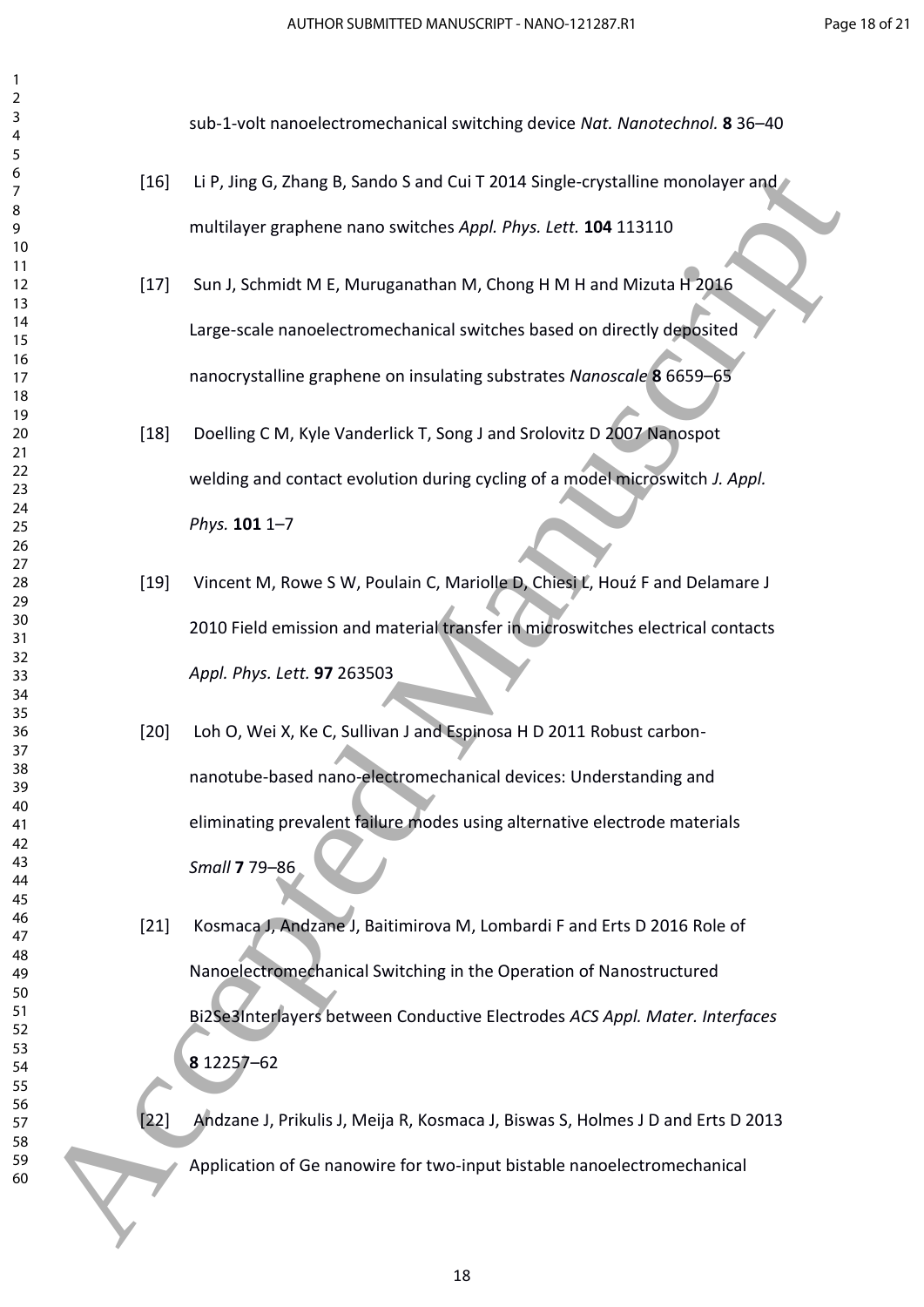switch *Medziagotyra* **19** 254–7

- [23] Jang W W, Lee J M J O J M, Yoon J B, Kim M S, Lee J M J O J M, Kim S M, Cho K H, Kim D W, Park D and Lee W S 2008 Fabrication and characterization of a nanoelectromechanical switch with 15-nm -thick suspension air gap *Appl. Phys. Lett.* **92** 103110 (22) Jang W.W. Les J.M. 10 J.M. Noon 18, Kim M.S. Les J.M. John, Kim S.M. Chok<br>
14, Kim D.W, Park D and Lee W 5 2008 Fabrication and characterization of a<br>
16 Min D.W, Park D and Lee W 5 2008 Fabrication and characterizat
	- [24] Lee J O, Kim M W, Ko S D, Kang H O, Bae W H, Kang M H, Kim K N, Yoo D E and Yoon J B 2009 3-Terminal nanoelectromechanical switching device in insulating liquid media for low voltage operation and reliability improvement *Tech. Dig. - Int. Electron Devices Meet. IEDM* 227–30
	- [25] Ngo L T, Almécija D, Sader J E, Daly B, Petkov N, Holmes J D, Erts D and Boland J J 2006 Ultimate-strength germanium nanowires *Nano Lett.* **6** 2964–8
	- [26] Kosmaca J, Jasulaneca L, Meija R, Andzane J, Romanova M, Kunakova G and Erts D 2017 Young's modulus and indirect morphological analysis of Bi2Se3 nanoribbons by resonance measurements *Nanotechnology* **28** 325701
	- [27] Livshits A I, Jasulaneca L, Kosmaca J, Meija R, Holmes J D and Erts D 2017 Extra tension at electrode-nanowire adhesive contacts in nanoelectromechanical devices *Eur. J. Mech. A/Solids* **66** 412–22
	- [28] Andzane J, Meija R, Livshits A I, Prikulis J, Biswas S, Holmes J D and Erts D 2013 An AC-assisted single-nanowire electromechanical switch *J. Mater. Chem. C* **1** 7134–8

[29] Meija R, Kosmaca J, Jasulaneca L, Petersons K, Biswas S, Holmes J D and Erts D 2015 Electric current induced modification of germanium nanowire NEM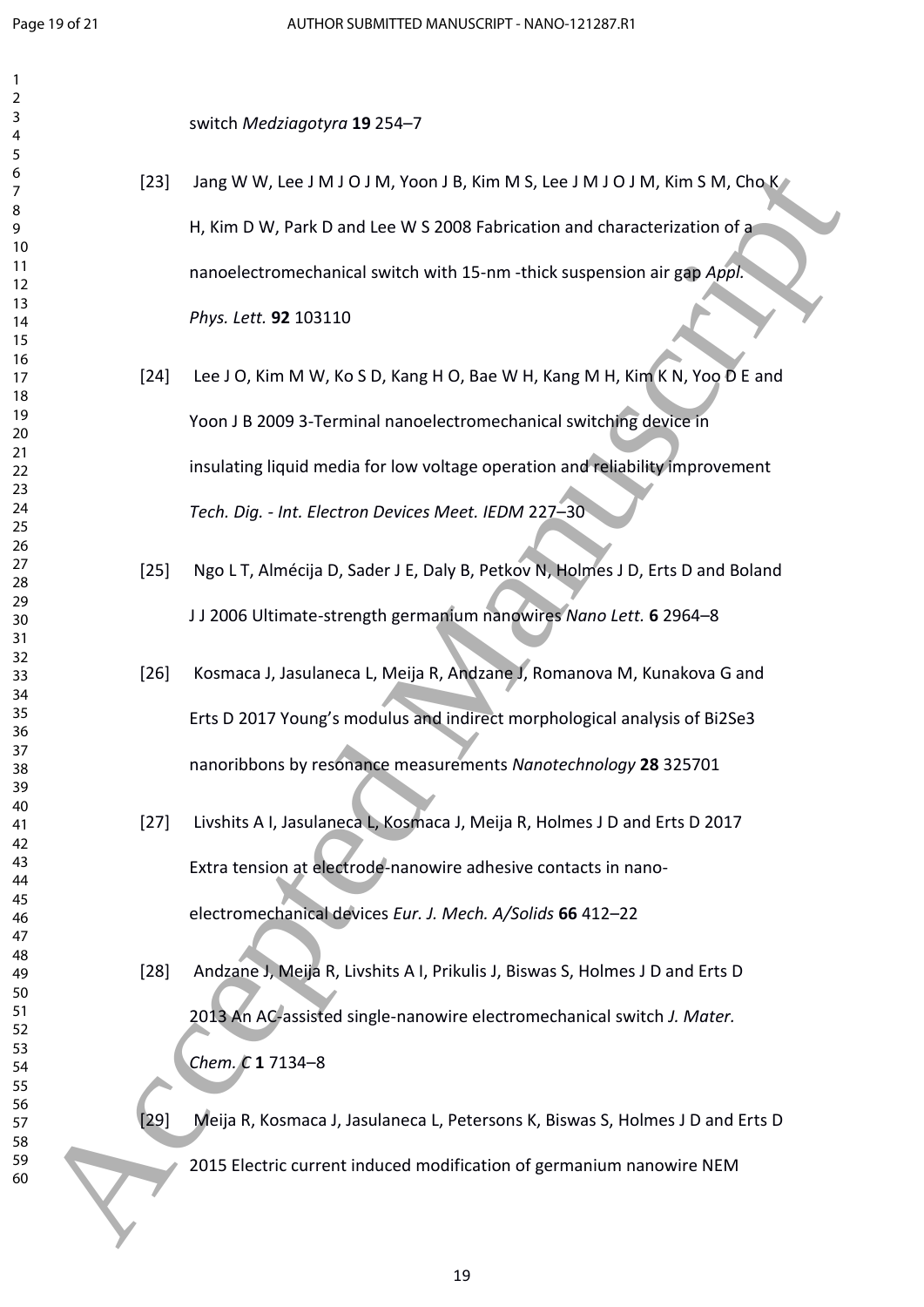switch contact *Nanotechnology* **26** 195503

- [30] Kosmaca J, Meija R, Antsov M, Kunakova G, Sondors R, Sjomkane M, Iatsunskyi I, Coy E, Doherty J, Biswas S, Holmes J D and Erts D 2019 Effect of tapering on mechanical and electrical properties of GeSn alloy nanowires *Submitted*
- [31] Sistani M, Seifner M S, Bartmann M G, Smoliner J, Lugstein A and Barth S 2018 Electrical characterization and examination of temperature-induced degradation of metastable Ge 0.81 Sn 0.19 nanowires *Nanoscale* **10** 19443–9
- [32] Biswas S, Doherty J, Saladukha D, Ramasse Q, Majumdar D, Upmanyu M, Singha A, Ochalski T, Morris M A and Holmes J D 2016 Non-equilibrium induction of tin in germanium: Towards direct bandgap Ge 1-xSnxnanowires *Nat. Commun.* **7** 11405
- [33] Andzane J, Kunakova G, Charpentier S, Hrkac V, Kienle L, Baitimirova M, Bauch T, Lombardi F and Erts D 2015 Catalyst-free vapour-solid technique for deposition of Bi2Te3 and Bi2Se3 nanowires/nanobelts with topological insulator properties *Nanoscale* **7** 15935–44 Accepted Manuscript
	- [34] Kunakova G, Galletti L, Charpentier S, Andzane J, Erts D, Léonard F, Spataru C D, Bauch T and Lombardi F 2018 Bulk-Free Topological Insulator Bi2Se3 nanoribbons with Magnetotransport Signatures of Dirac Surface States *Nanoscale* **10** 19595–602
	- [35] Mishra S K, Satpathy S and Jespen O 1997 Electronic structure and thermoelectric properties of bismuth telluride and bismuth selenide *J. Phys.*